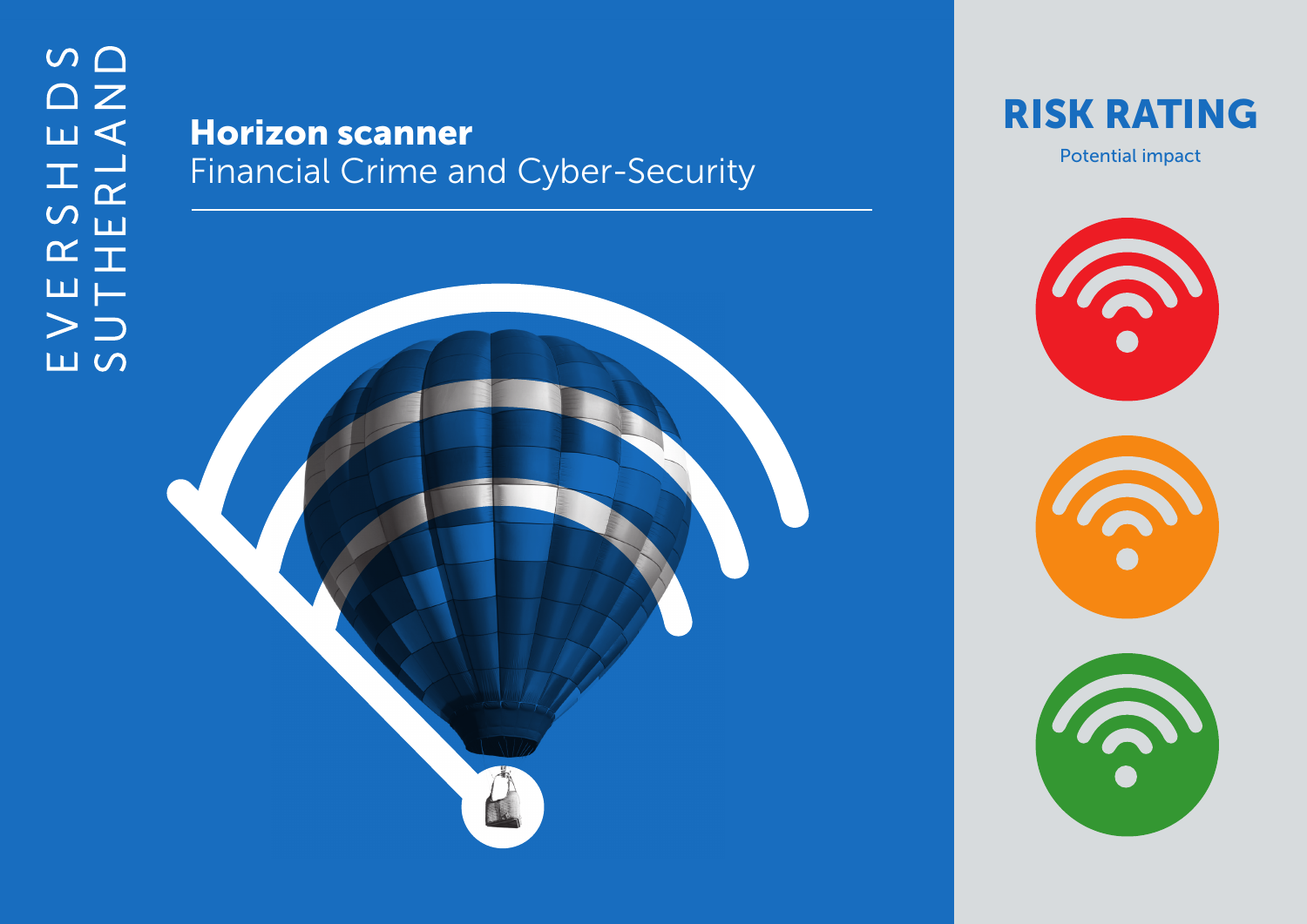| <b>US withdrawal from Iranian Joint Comprehensive</b><br>Plan of Action ("JCPOA") and the imposition of<br>wind-down provisions for non-US entities                                                                                                 | Ongoing     | Compliance with both US sanctions and the<br>EU Blocking Regulation should be closely<br>monitored. | Eversheds Sutherland article on US<br>withdrawal                  |
|-----------------------------------------------------------------------------------------------------------------------------------------------------------------------------------------------------------------------------------------------------|-------------|-----------------------------------------------------------------------------------------------------|-------------------------------------------------------------------|
| On 9 May 2018, the US withdrew from the JCPOA and<br>announced that US sanctions against Iran will be re-imposed.                                                                                                                                   |             |                                                                                                     | Eversheds Sutherland article on the<br><b>Blocking Regulation</b> |
| US secondary sanctions which were in place prior to the<br>JCPOA, impacting non-US financial institutions, came back<br>into effect on 5 November 2018. Additionally on 5 November                                                                  |             |                                                                                                     | <b>EU Press Release</b>                                           |
| 2018, OFAC moved persons identified as meeting the<br>definition of the terms "Government of Iran" or an "Iranian<br>financial institution" from the List of Persons Blocked Solely<br>Pursuant to E.O. 13599 to the SDN List.                      |             |                                                                                                     | UK Government Guidance on<br>Business in Iran                     |
| In response, the EU has made certain amendments to<br>the Blocking Regulation to provide protection for EU<br>entities which wish to engage in business with Iran. These<br>amendments came into force on 7 August 2018.                            |             |                                                                                                     |                                                                   |
| At the meeting of the Joint Commission of the JCPOA on<br>6 July, all remaining parties to JCPOA, including the UK,<br>reiterated their commitment to the full implementation of the<br>nuclear deal.                                               |             |                                                                                                     |                                                                   |
| The UK Government has provided quidance for British<br>businesses on doing business in Iran.                                                                                                                                                        |             |                                                                                                     |                                                                   |
| FCA consultation on changes to the Financial Crime<br><b>Guide ("FCG")</b>                                                                                                                                                                          | Autumn 2018 | The Consultation was open from 27 March to<br>28 June 2018, and the finalised guidance will         | Eversheds Sutherland comment                                      |
| The FCA is proposing to add a chapter on insider dealing and<br>market manipulation to the FCG and also make a number of<br>general changes as a result of recent regulatory changes to<br>ensure the quide remains up to date.                     |             | available in Autumn 2018.                                                                           | Consultation process                                              |
| The Financial Action Task Force (FATF) UK mutual<br>evaluation - 2018                                                                                                                                                                               | On-going    | The UK onsite visit was anticipated to take<br>place in early 2018. A plenary discussion is         | Global assessment calendar                                        |
| FATF conducts reviews of each member on an on-going basis<br>to assess financial crime prevention measures against the FATF<br>recommendations. The aim of the review is to assess the UK's<br>AML regime and to identify any areas of improvement. |             | overdue, having been anticipated in October<br>2018.                                                |                                                                   |







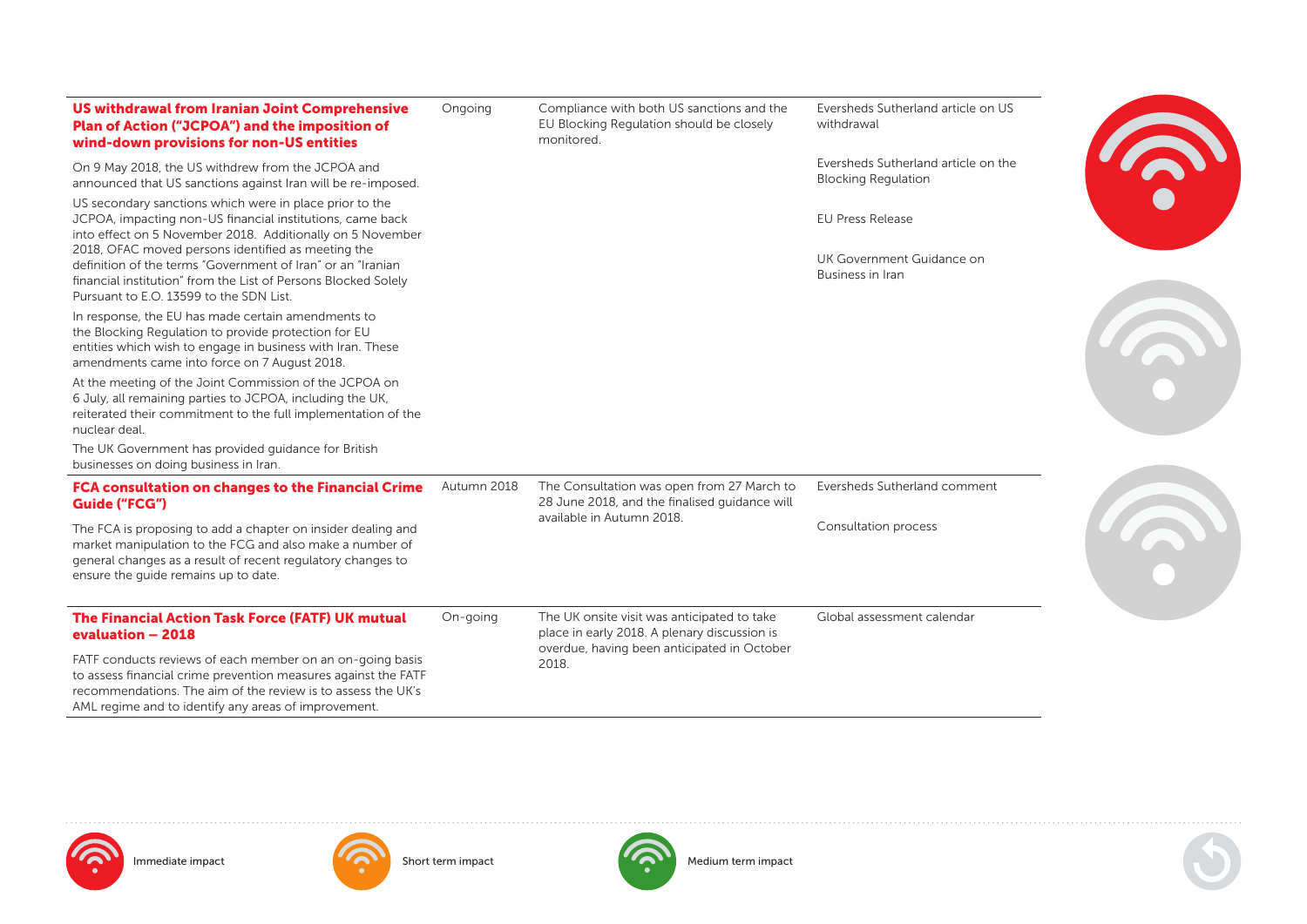| When?               | <b>What's next?</b>                                                                        | <b>Supporting information</b><br>(hyperlinks)                                 |
|---------------------|--------------------------------------------------------------------------------------------|-------------------------------------------------------------------------------|
| Already in<br>force | On 18 June 2018, the EU Council extended<br>the restrictive measures on economic relations | EU press release                                                              |
|                     | until 23 June 2019. We expect the restrictions<br>to be further extended.                  |                                                                               |
|                     |                                                                                            |                                                                               |
|                     |                                                                                            |                                                                               |
|                     |                                                                                            |                                                                               |
| Already in          | On 5 July 2018, the economic sanctions were                                                | EU Council press release                                                      |
|                     |                                                                                            |                                                                               |
|                     | Since March 2014, the EU has progressively imposed restrictive<br>force                    | with Crimea and Sevastopol by another year<br>extended until 31 January 2019. |







. . . . . . . . . . . . . . .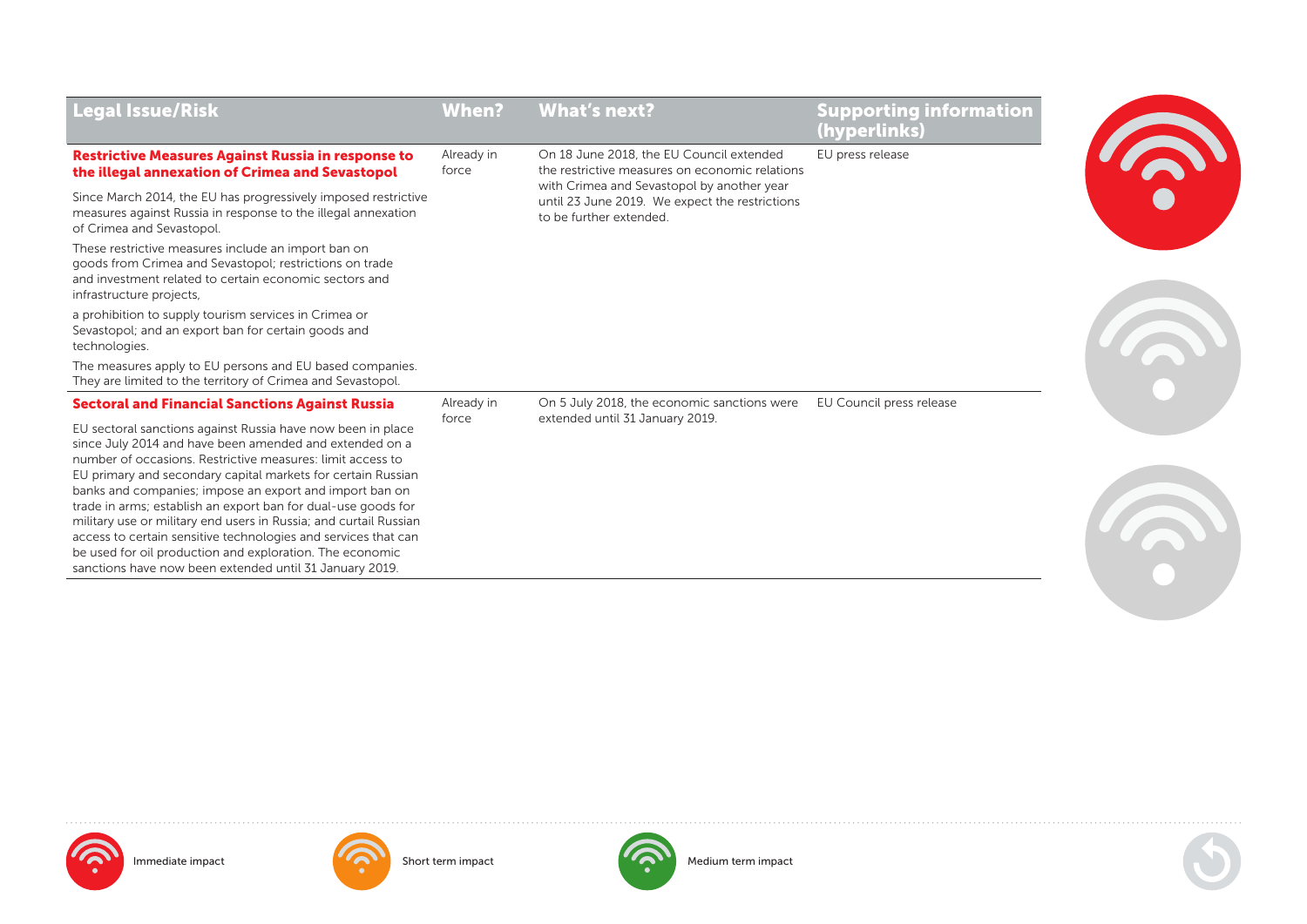| <b>Legal Issue/Risk</b>                                                                                                                                                                                                                                                                                                                                                                                                                                                                                                                                                                                                                                                                                                | When?          | What's next?                                                        | <b>Supporting information</b><br>(hyperlinks) |
|------------------------------------------------------------------------------------------------------------------------------------------------------------------------------------------------------------------------------------------------------------------------------------------------------------------------------------------------------------------------------------------------------------------------------------------------------------------------------------------------------------------------------------------------------------------------------------------------------------------------------------------------------------------------------------------------------------------------|----------------|---------------------------------------------------------------------|-----------------------------------------------|
| <b>Asset recovery action plan</b>                                                                                                                                                                                                                                                                                                                                                                                                                                                                                                                                                                                                                                                                                      | Watching brief | The asset recovery action plan is due to be                         | Home Office Asset Recovery Statistics         |
| In 2016, the Home Office committed to publish an asset<br>recovery action plan in response to a Public Accounts<br>Committee. The asset recovery plan will set out how the<br>UK is responding to the challenges involved in improving<br>the recovery of the proceeds of crime. While the UK's<br>performance in asset recovery has been broadly stable, the<br>government strives to be more ambitious in tackling criminal<br>finances and the action plan will outline a new approach to<br>asset recovery. In particular, the plan will seek to develop more<br>effective ways of calculating the value of the wider benefits of<br>financial investigation and make this information available to<br>the public. |                | published later this year. We recommend<br>monitoring the position. | - Response and Fact Sheet                     |
| <b>OFAC extends Belarus sanctions relief for 6 months</b>                                                                                                                                                                                                                                                                                                                                                                                                                                                                                                                                                                                                                                                              | Already in     | The general licence remains in effect until 25                      | <b>Belarus General License 2F</b>             |
| On 26 April 2018, OFAC issued General Licence 2E, which<br>authorises certain transactions with certain entities which were<br>previously designated pursuant to Executive Order 13405.                                                                                                                                                                                                                                                                                                                                                                                                                                                                                                                                | force          | October 2019.                                                       |                                               |
| The general licence authorises transactions with certain<br>designated entities and has been extended until 25 October<br>2019 under General Licence 2F, issued on 24 October 2018.<br>The licence does not authorise the unblocking of assets.                                                                                                                                                                                                                                                                                                                                                                                                                                                                        |                |                                                                     |                                               |









3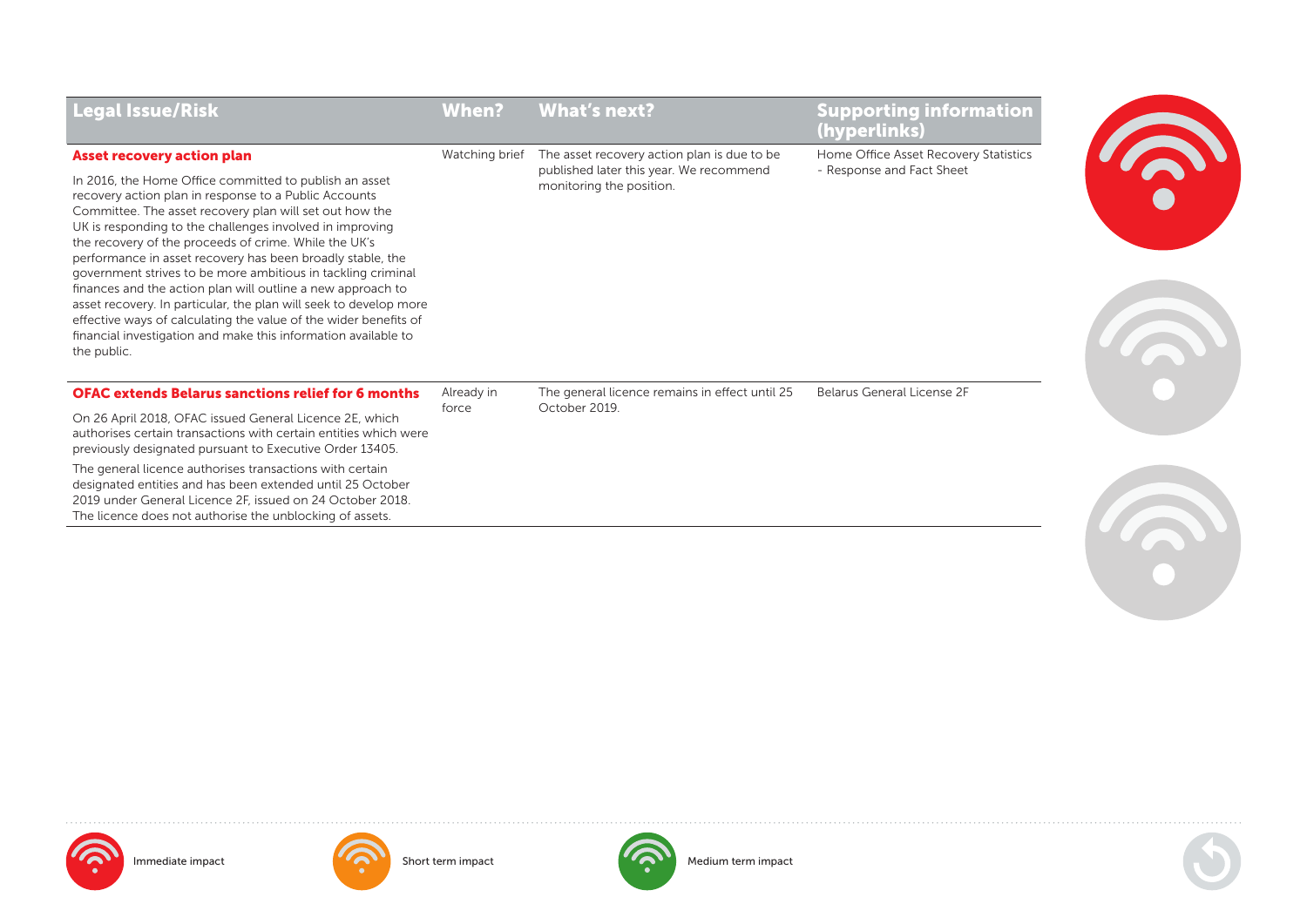| <b>Legal Issue/Risk</b>                                                                                                                                                                                                                                                                                                                                                                                                                                                                                                                                                                                                                                      | When?               | <b>What's next?</b>                                                           | <b>Supporting information</b><br>(hyperlinks) |  |
|--------------------------------------------------------------------------------------------------------------------------------------------------------------------------------------------------------------------------------------------------------------------------------------------------------------------------------------------------------------------------------------------------------------------------------------------------------------------------------------------------------------------------------------------------------------------------------------------------------------------------------------------------------------|---------------------|-------------------------------------------------------------------------------|-----------------------------------------------|--|
| European Union extends Myanmar arms embargo                                                                                                                                                                                                                                                                                                                                                                                                                                                                                                                                                                                                                  | Already in          | The embargoes will remain in effect until 26                                  | EU extends Myanmar arms embargo               |  |
| On 26 April, the Council of the European Union extended the<br>existing embargo on arms and equipment that can be used<br>for internal repression in relation to Myanmar for one year. In<br>addition, it prohibited the export of dual-use goods for use by<br>the military and border guard police and imposed restrictions<br>on the export of equipment for monitoring communications<br>that might be used for internal repression. The Council further<br>adopted a legal framework for targeted restrictive measures<br>against certain persons from the Myanmar Armed Forces and<br>the border quard police including travel bans and asset freezes. | force               | April 2019                                                                    |                                               |  |
| The Information Commissioner's Office ("ICO")<br>updates guidance on password policies                                                                                                                                                                                                                                                                                                                                                                                                                                                                                                                                                                       | Already in<br>force | We would recommend reviewing the ICO's<br>quidance to ensure that you comply. | <b>ICO Guidance</b>                           |  |
| Although the GDPR does not say anything specific about<br>passwords, they are a commonly-used "appropriate technical<br>and organisational measure" to ensure that personal data is<br>processed securely. The ICO states that a good password<br>system should have the following characteristics: first, it<br>should be as difficult as possible for attackers to access<br>stored passwords in a useable form; and secondly, it should<br>protect against attackers trying to brute force or guess a valid<br>password and username combination.                                                                                                         |                     |                                                                               |                                               |  |



**P** 

**G.** 

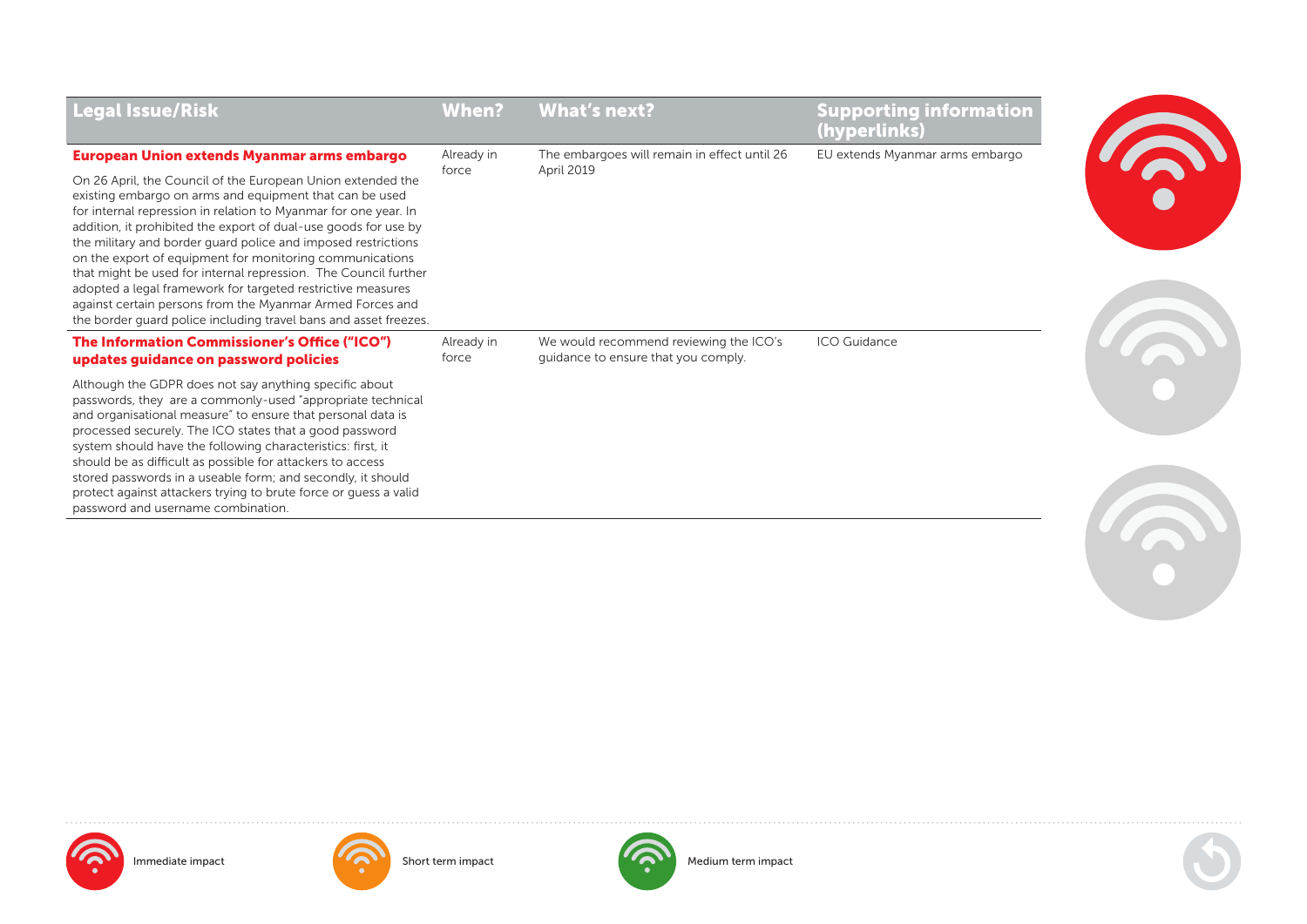| <b>Legal Issue/Risk</b>                                                                                                                                                                                                                                                                                                                       | <b>When?</b>   | <b>What's next?</b>                                                                                              | <b>Supporting information</b><br>(hyperlinks)                   |  |
|-----------------------------------------------------------------------------------------------------------------------------------------------------------------------------------------------------------------------------------------------------------------------------------------------------------------------------------------------|----------------|------------------------------------------------------------------------------------------------------------------|-----------------------------------------------------------------|--|
| <b>United Nations lifts sanctions against Eritrea</b>                                                                                                                                                                                                                                                                                         | Already in     | The UK sanctions against Eritrea have not yet                                                                    | <b>UN Press Release</b>                                         |  |
| The United Nations has imposed sanctions against Eritrea,<br>including an arms embargo, travel ban, assets freeze and<br>targeted sanctions, since 2009. On 14 November 2018 the<br>Security Council lifted those sanctions and commended the<br>Eritrean government's efforts towards peace, stability and<br>reconciliation in the region.  | force          | been lifted. We would recommend monitoring<br>the position.                                                      | UK Government guidance on<br>embargoes and sanctions on Eritrea |  |
| Eritrea is still subject to UK sanctions, including transit control<br>for Category B goods (test, inspection and production<br>equipment) under the Export Control Order 2008 (SI<br>2008/3231) and financial sanctions under the Eritrea (Asset-<br>Freezing) Regulations 2012.                                                             |                |                                                                                                                  |                                                                 |  |
| The ICO brought its first prosecution under the<br><b>Computer Misuse Act</b>                                                                                                                                                                                                                                                                 | Watching brief | The ICO has prosecuted an individual under<br>legislation which carries a prison sentence for<br>the first time. | <b>ICO Press Release</b>                                        |  |
| A motor industry employee has been sentenced to six months<br>in prison in a prosecution brought by the ICO. The employee<br>accessed thousands of customer records containing personal<br>data without permission, using his colleague's log-in details,<br>and continued to do so when he started a new job at a<br>different organisation. |                |                                                                                                                  |                                                                 |  |
| The ICO usually prosecutes cases such as this under the Data<br>Protection Act 1998 or 2018, but, in appropriate cases, it can<br>prosecute under other legislation to reflect the nature and<br>extent of the offending and for the sentencing Court to have a<br>wider range of penalties available.                                        |                |                                                                                                                  |                                                                 |  |









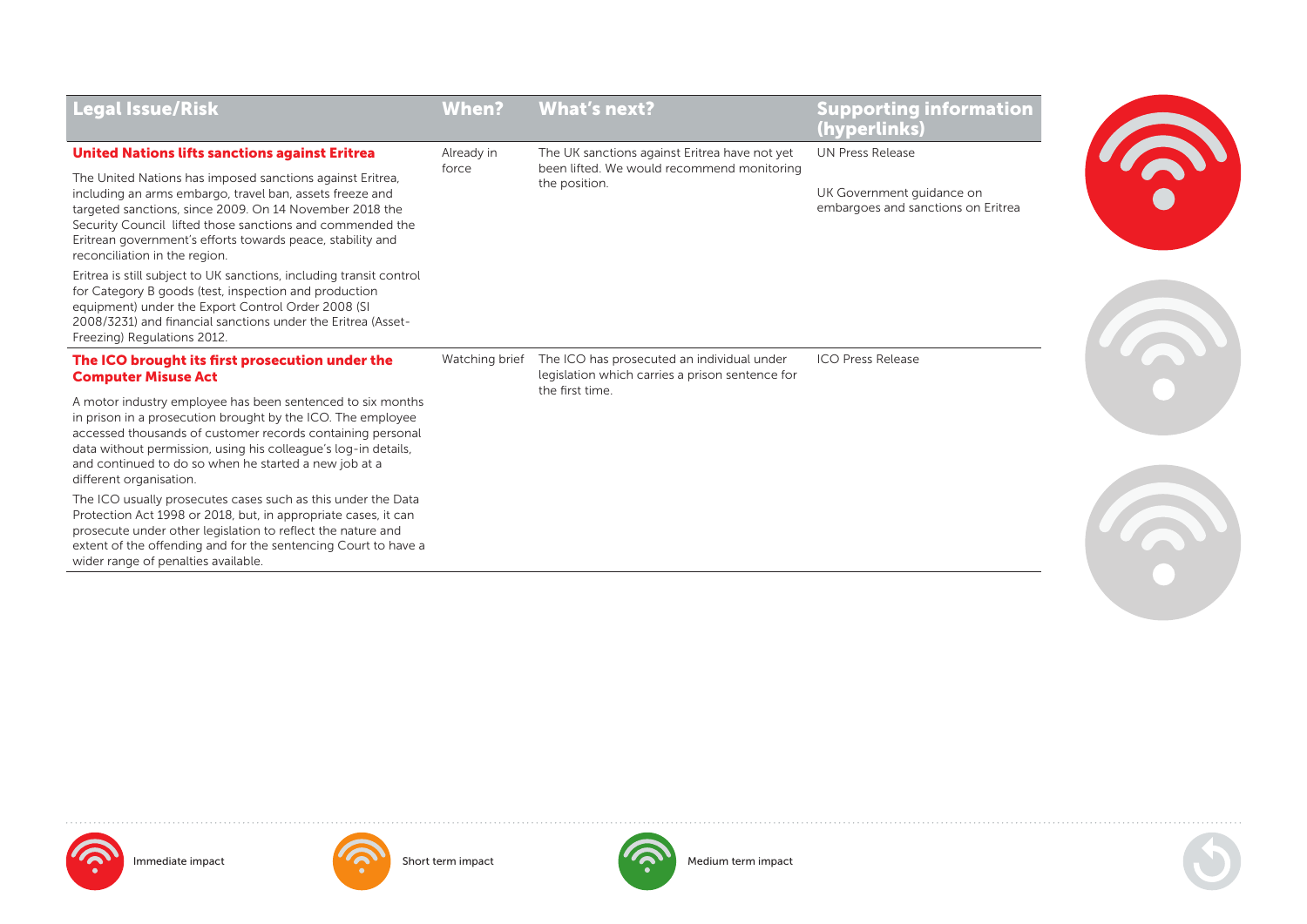| <b>Legal Issue/Risk</b>                                                                                                                                                                                                                                                                                                                                                                                                                     | <b>When?</b>        | <b>What's next?</b>                                                                                      | <b>Supporting information</b><br>(hyperlinks)                               |
|---------------------------------------------------------------------------------------------------------------------------------------------------------------------------------------------------------------------------------------------------------------------------------------------------------------------------------------------------------------------------------------------------------------------------------------------|---------------------|----------------------------------------------------------------------------------------------------------|-----------------------------------------------------------------------------|
| <b>Privacy and Electronic Communications</b><br>(Amendment) Regulations 2018 to give the ICO<br>the power to fine directors for breach of direct<br>marketing rules                                                                                                                                                                                                                                                                         | 17 December<br>2018 | These regulations come into force on 17<br>December 2018. We would recommend<br>monitoring the position. | Privacy and Electronic<br>Communications (Amendment)<br>Regulations 2018    |
| On 16 November 2018, the government laid draft regulations<br>amending the Privacy and Electronic Communications<br>(EC Directive) Regulations 2003 (SI 2003/2426) ("PECR").<br>The amendments will enable the ICO to fine directors of a<br>company up to £500,000 for the use of automated calling<br>systems and / or unsolicited direct marketing in breach of<br>PECR, in addition to their power to fine companies up to<br>£500,000. |                     |                                                                                                          | Privacy and Electronic<br>Communications (EC Directive)<br>Regulations 2003 |
| Directors will be held liable where they have consented to or<br>connived in the breach, or where the breach is attributable to<br>any neglect on their part.                                                                                                                                                                                                                                                                               |                     |                                                                                                          |                                                                             |
| <b>FCA Launches Further Consultation on Approach</b><br>to Brexit                                                                                                                                                                                                                                                                                                                                                                           | 21 December<br>2018 | The deadline for comments is 21 December<br>2018. We would recommend monitoring the                      | FCA launches further consultations<br>ahead of the UK's exit from the EU    |
| The Financial Conduct Authority (FCA) has launched a further<br>consultation on its approach to the UK's exit from the EU.<br>The consultation paper sets out additional proposals on how<br>the FCA will amend its Handbook and EU deprived binding<br>technical standards (BTS) if the approach to non-Handbook<br>quidance and to forms which appear in the FCA handbook.<br>The deadline for comments is 21 December 2018.              |                     | position.                                                                                                |                                                                             |







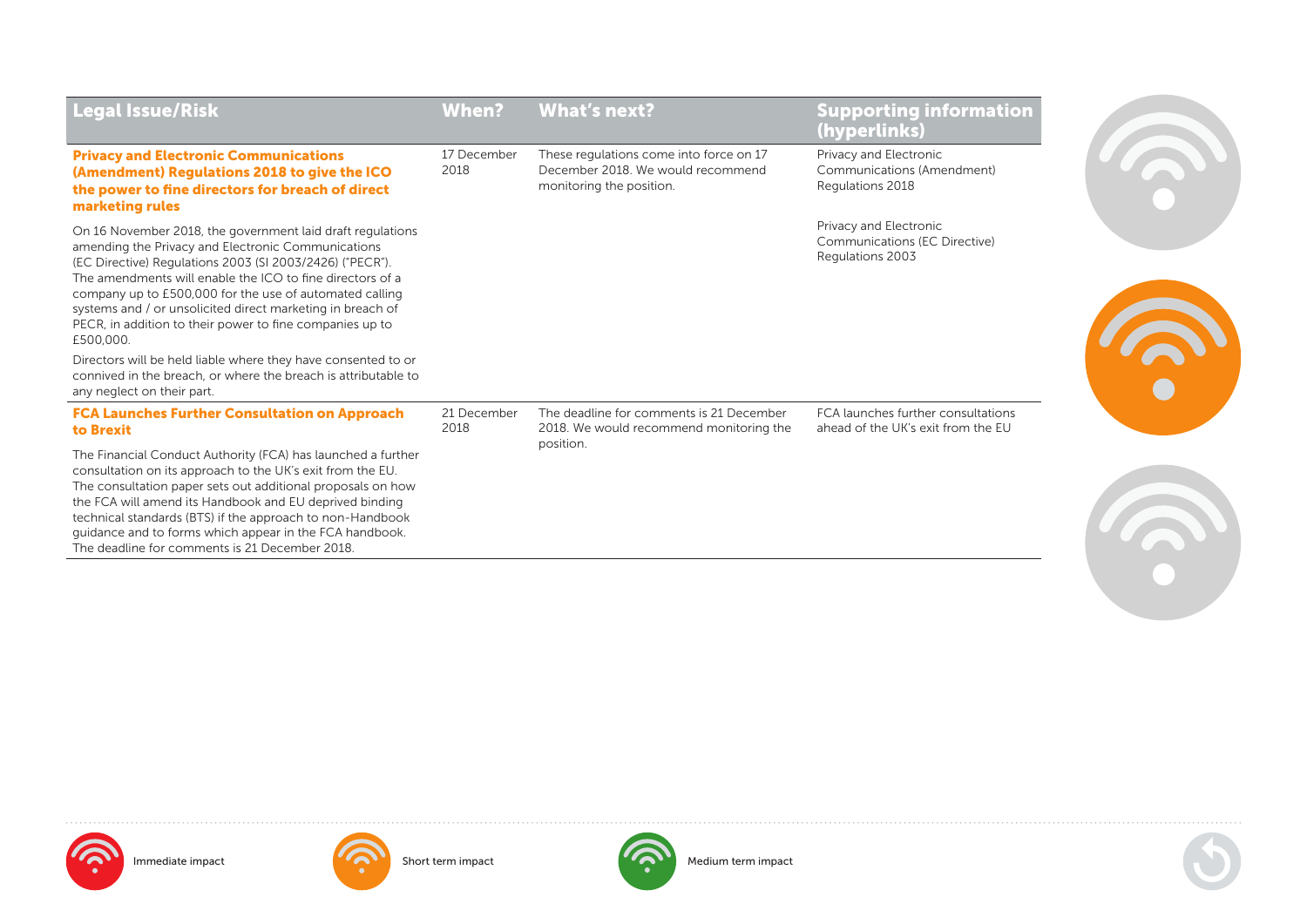| <b>Legal Issue/Risk</b>                                                                                                                                                                                                                                                                                                                                                                                                                                                                          | <b>When?</b>       | <b>What's next?</b>                                                                                                                                                                 | <b>Supporting information</b><br>(hyperlinks)                                                           |
|--------------------------------------------------------------------------------------------------------------------------------------------------------------------------------------------------------------------------------------------------------------------------------------------------------------------------------------------------------------------------------------------------------------------------------------------------------------------------------------------------|--------------------|-------------------------------------------------------------------------------------------------------------------------------------------------------------------------------------|---------------------------------------------------------------------------------------------------------|
| <b>Consultation on Guidance for Scope and Application</b><br>of GDPR                                                                                                                                                                                                                                                                                                                                                                                                                             | 18 January<br>2019 | The consultation closes on 18 January 2019.<br>We would recommend monitoring the                                                                                                    | Guidelines 3/2018 on the territorial<br>scope of the GDPR (Article 3)                                   |
| The European Data Protection Board (EDPB) has launched<br>a consultation on its draft quidance on the territorial scope<br>and application of the General Data Protection Regulation,<br>Regulation (EU) 2016/679 (the GDPR). The consultation<br>aims to determine whether GDPR applies for controllers and<br>processors established outside of the EU. The closing date is<br>18 January 2019.                                                                                                |                    | position.                                                                                                                                                                           |                                                                                                         |
| <b>Money Laundering and Transfer of Funds</b><br>(Information) (Amendment) (EU Exit)<br><b>Requlations 2018</b>                                                                                                                                                                                                                                                                                                                                                                                  | 29 March 2019      | The Regulations will take effect on 29 March<br>2019 if the UK leaves the EU without agreeing<br>on an implementation period following<br>withdrawal. We would recommend monitoring | Draft Money Laundering and Transfer<br>of Funds (Information) (Amendment)<br>(EU Exit) Regulations 2018 |
| The EU Withdrawal Act 2018 (EUWA) repeals the European<br>Communities Act 1972 on the day the UK leaves the EU and<br>converts into UK domestic law the existing body of directly<br>applicable EU law. The purpose of EUWA is to provide a<br>functioning statute book on the day the UK leaves the EU.<br>EUWA will not take effect on 29 March 2019 if the UK and the<br>EU agree an implementation period.                                                                                   |                    | the position.                                                                                                                                                                       | <b>HM Government Guidance</b>                                                                           |
| EUWA will amend the Money Laundering Regulations, the EU<br>Funds Transfers Regulations and Oversight of Professional<br>Body Anti-Money Laundering and Counter Terrorist Financing<br>Supervision Regulations 2017 so as to ensure the legislation<br>continues to operate effectively once the UK is no longer a<br>member of the EU. Changes include removal of references to<br>EU institutions and an equalisation of the regulatory treatment<br>of EEA Member States and third countries. |                    |                                                                                                                                                                                     |                                                                                                         |







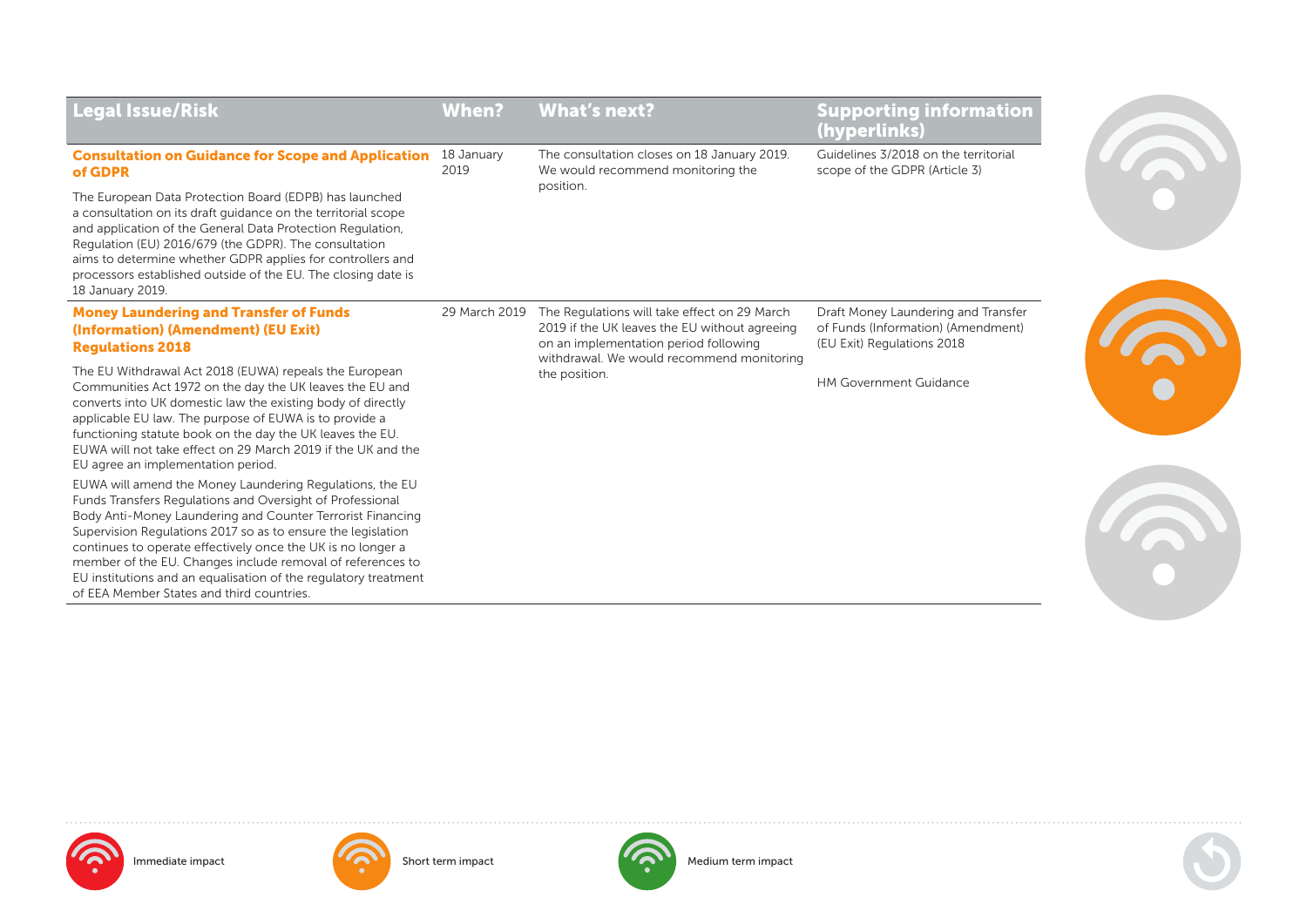| <b>Legal Issue/Risk</b>                                                                                                                                                                                                                                                                                                                                                                                                                                                                         | <b>When?</b>     | <b>What's next?</b>                                                                                        | <b>Supporting information</b><br>(hyperlinks)                                            |
|-------------------------------------------------------------------------------------------------------------------------------------------------------------------------------------------------------------------------------------------------------------------------------------------------------------------------------------------------------------------------------------------------------------------------------------------------------------------------------------------------|------------------|------------------------------------------------------------------------------------------------------------|------------------------------------------------------------------------------------------|
| <b>Provisions from the Sanctions and Anti-Money</b><br><b>Laundering Act ("SAMLA") 2018 came into force</b>                                                                                                                                                                                                                                                                                                                                                                                     | 30 March<br>2019 | The remaining provisions of SAMLA 2018 will<br>be brought into force once the UK withdraws<br>from the EU. | Sanctions and Anti-Money Laundering<br>Act 2018                                          |
| SAMLA is enabling legislation to allow the UK to impose<br>economic and other sanctions and money laundering<br>regulations, after its departure from the EU.<br>On 21 November 2018, the Sanctions and Anti-Money<br>Laundering Act 2018 (Commencement No. 1) Regulations<br>2018 (SI 2018/2013) were made, bringing into force the<br>following provisions from SAMLA 2018:                                                                                                                   |                  |                                                                                                            | Sanctions and Anti-Money Laundering<br>Act 2018 (Commencement No. 1)<br>Regulations 2018 |
| - Sections 1 to 31<br>- Sections 33 to 48<br>- Sections 57 and 68<br>- Section 59(4) so far as it relates to paragraphs 1 to 7 and<br>sub-paragraphs (1) to (3) of paragraph 8, Schedule 3<br>- Schedule 1<br>The remaining provisions of SAMLA 2018, including the repeal<br>of existing legislation relating to sanctions and provisions<br>relating to anti-money laundering are intended to be brought<br>into force at a later date, which is thought to be on or before<br>30 March 2019. |                  |                                                                                                            |                                                                                          |
| <b>House of Lords Select Committee appointed to</b><br><b>review Bribery Act 2010</b>                                                                                                                                                                                                                                                                                                                                                                                                           | 31 March 2019    | The report will be released by the end of<br><b>March 2019</b>                                             | Parliament press release                                                                 |
| The Committee was formally appointed on 17 May 2018 and is<br>due to release a report by the end of March 2019.                                                                                                                                                                                                                                                                                                                                                                                 |                  |                                                                                                            | Bribery Act 2010 Select Committee<br>Home Page                                           |
| The report will focus on: the extent to which the Bribery Act<br>has led to stricter prosecutions of corrupt conduct, a higher<br>conviction rate and/or a reduction in such conduct; and the<br>impact the Act has upon business and in particular small and<br>medium enterprises.                                                                                                                                                                                                            |                  |                                                                                                            |                                                                                          |
| The Select Committee on the Bribery Act 2010 has heard<br>evidence from various parties, including NHS Counter Fraud,<br>Lord Leveson, Lord Advocate, the City of London Police, the<br>Serious Fraud Office, the Financial Conduct Authority and<br>witnesses, including Laura Dunseath, a Principal Associate<br>in Eversheds Sutherland's Corporate Crime and<br>Investigations team.                                                                                                        |                  |                                                                                                            |                                                                                          |







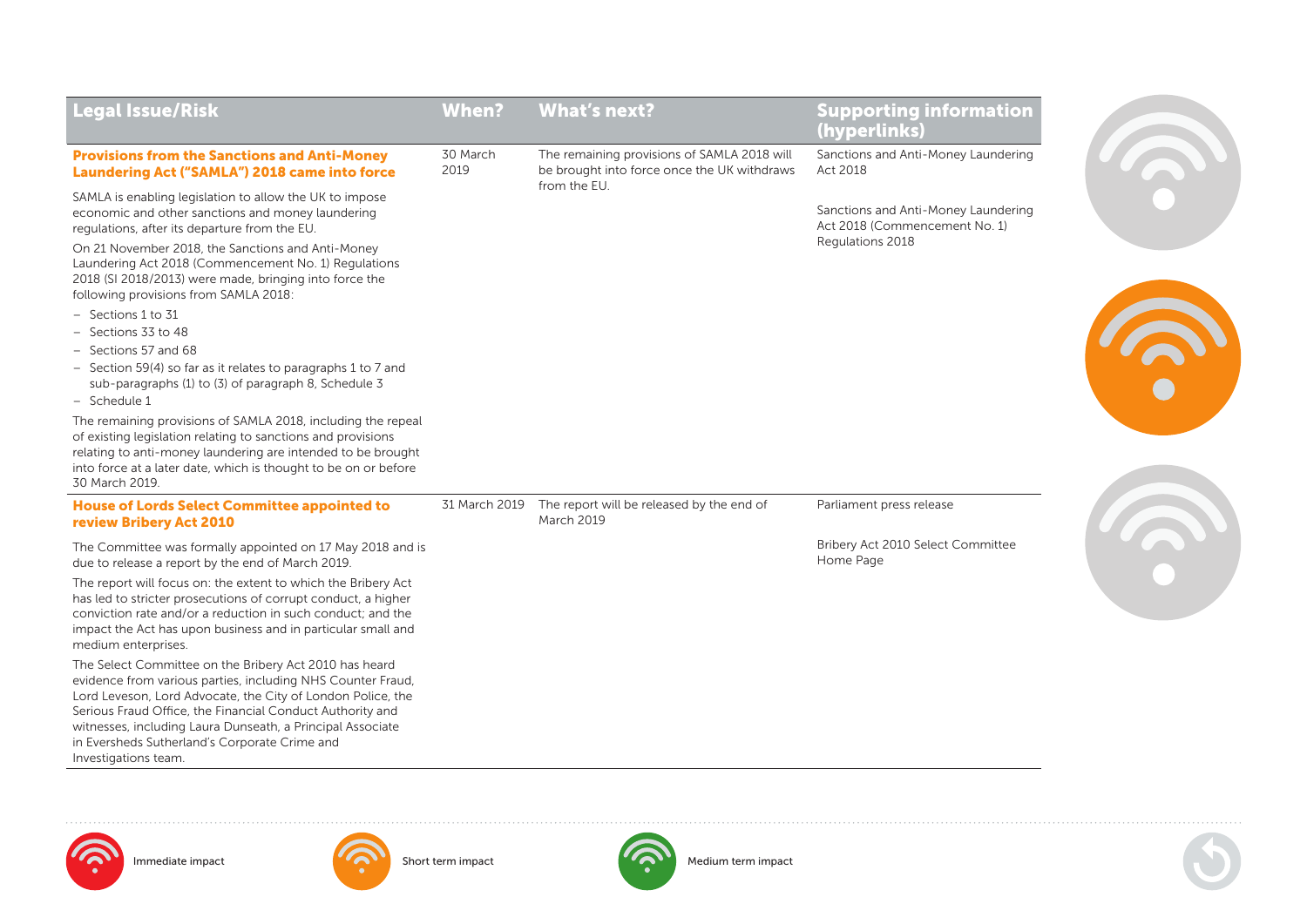| <b>Legal Issue/Risk</b>                                                                                                                                                                                                                                                                                                                                                                                                                                                                                     | When?          | <b>What's next?</b>                                                                                                                                          | <b>Supporting information</b><br>(hyperlinks)                                       |
|-------------------------------------------------------------------------------------------------------------------------------------------------------------------------------------------------------------------------------------------------------------------------------------------------------------------------------------------------------------------------------------------------------------------------------------------------------------------------------------------------------------|----------------|--------------------------------------------------------------------------------------------------------------------------------------------------------------|-------------------------------------------------------------------------------------|
| The European Council has approved rules for the<br>free flow of non-personal data within the EU                                                                                                                                                                                                                                                                                                                                                                                                             | Watching brief | The Regulation has now been approved<br>and signed by the European Council and<br>Parliament and is awaiting publication in the                              | EU Regulation on a framework for<br>the free flow of non-personal data in<br>the EU |
| On 9 November 2018, the European Council adopted the<br>reform that will remove barriers to the free movement of<br>non-personal data within the EU. The new rules are designed<br>to strengthen the data economy and the development of<br>emerging technologies such as artificial intelligence. The<br>reform bans localisation restrictions imposed by member<br>states on the geographical location for storing or processing<br>non-personal data, unless justified on grounds of public<br>security. |                | Official Journal. It will be directly applicable<br>in all Member States six months after its<br>publication. We would recommend monitoring<br>the position. | European Parliament / Legislative<br>Observatory                                    |
| The Final act was signed on 14 November and is awaiting<br>publication in the Official Journal.                                                                                                                                                                                                                                                                                                                                                                                                             |                |                                                                                                                                                              |                                                                                     |
| <b>Government announces new Serious and Organised</b><br><b>Crime Strategy</b>                                                                                                                                                                                                                                                                                                                                                                                                                              |                | Watching brief We recommend monitoring the position.                                                                                                         | Serious and Organised Crime Strategy                                                |
| New measures in the strategy include:                                                                                                                                                                                                                                                                                                                                                                                                                                                                       |                |                                                                                                                                                              | UK Government press release                                                         |
| - additional investment in the multi-agency National<br>Economic Crime Centre (NECC) which is now operational<br>- establishing a new national tasking framework for law<br>enforcement                                                                                                                                                                                                                                                                                                                     |                |                                                                                                                                                              |                                                                                     |
| - establishing a new network of overseas policy specialists                                                                                                                                                                                                                                                                                                                                                                                                                                                 |                |                                                                                                                                                              |                                                                                     |
| The strategy is to be supported by funding of at least £48<br>million in 2019 to 2020 to bolster law enforcement capabilities<br>to tackle illicit finance.                                                                                                                                                                                                                                                                                                                                                 |                |                                                                                                                                                              |                                                                                     |







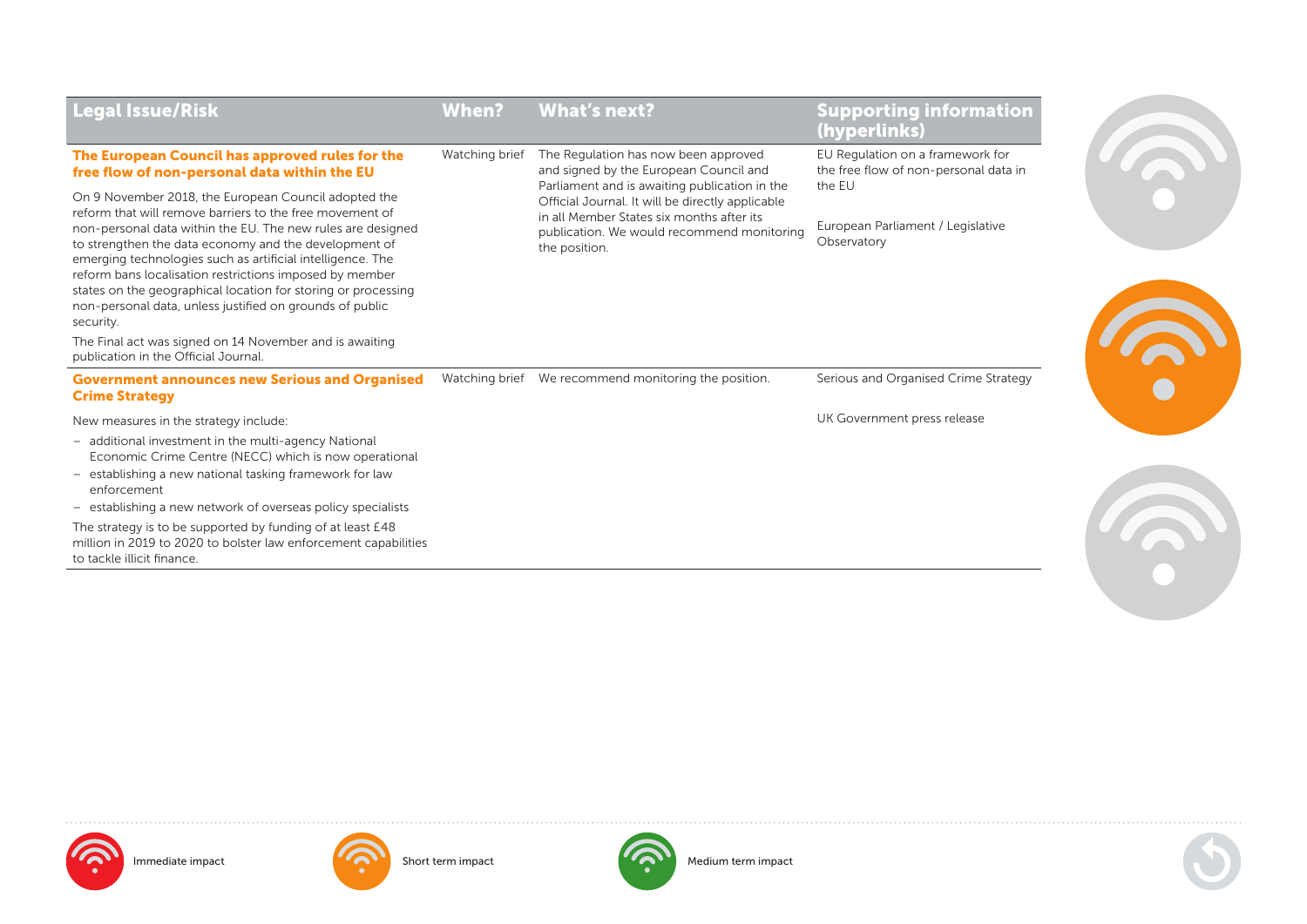| <b>Digital Currencies Inquiry</b><br><b>UK Treasury Committee Sets Sights on</b><br>The Crypto-asset report was published on 19<br>Watching brief<br>September 2018. The Treasury Committee<br><b>Virtual Currency</b><br>is awaiting the Government's response. We<br>Treasury Select Committee Crypto-<br>On 22 February 2018, the UK's Treasury Select Committee<br>recommend monitoring the position.<br>assets report<br>announced that it was launching an inquiry into the position of<br>virtual currencies and distributed ledger technology ("DLT"). As<br>well as examining the impact of DLT on financial institutions<br>FCA Cryptoasset Taskforce Report<br>it also proposed to look at potential changes to regulation in<br>this space. It looked at the potential risks that digital currencies<br>could generate for consumers, businesses, and governments,<br>including those relating to volatility, money laundering, and<br>cyber-crime. A report on crypto-assets was published on 19<br>September 2018 setting out the Treasury Select Committee's<br>findings and recommendations, including greater regulation<br>of crypto-assets and associated activities by extending the<br>definition of "activities" under the Regulated Activities Order to<br>include, at a minimum, the issuance of ICOs and the provision<br>of crypto exchange services.<br>The FCA, as part of the Cryptoasset Taskforce led by Her<br>Majesty's Treasury (HMT), published a report on cryptoassets<br>on 29 October 2018. The report sets out next steps to be taken<br>by HMT, the FCA and the Bank of England, including to consult<br>on quidance and regulation of cryptoassets and to transpose<br>the EU 5 <sup>th</sup> MLD and broaden the scope of AML / CTF regulation<br>further.<br>The inquiry is on-going. The deadline for<br><b>Economic Crime Inquiry</b><br><b>UK Treasury Committee launches economic</b><br>Watching Brief<br>submitting written evidence to the inquiry<br>crime inquiry<br>has now passed and the Committee is now<br>On 29 March 2018, the UK Treasury Committee launched an<br>hearing oral evidence. We recommend<br>economic crime inquiry.<br>monitoring the position.<br>The inquiry will have two strands: one looking at the anti-<br>money laundering and sanctions regime in the UK; and the<br>other considering economic crime as it affects consumers as<br>well as the effectiveness of financial institutions in combatting<br>economic crime.<br>The Committee will look at the scale of money laundering,<br>terrorist financing and sanctions violations in the UK as well as |
|------------------------------------------------------------------------------------------------------------------------------------------------------------------------------------------------------------------------------------------------------------------------------------------------------------------------------------------------------------------------------------------------------------------------------------------------------------------------------------------------------------------------------------------------------------------------------------------------------------------------------------------------------------------------------------------------------------------------------------------------------------------------------------------------------------------------------------------------------------------------------------------------------------------------------------------------------------------------------------------------------------------------------------------------------------------------------------------------------------------------------------------------------------------------------------------------------------------------------------------------------------------------------------------------------------------------------------------------------------------------------------------------------------------------------------------------------------------------------------------------------------------------------------------------------------------------------------------------------------------------------------------------------------------------------------------------------------------------------------------------------------------------------------------------------------------------------------------------------------------------------------------------------------------------------------------------------------------------------------------------------------------------------------------------------------------------------------------------------------------------------------------------------------------------------------------------------------------------------------------------------------------------------------------------------------------------------------------------------------------------------------------------------------------------------------------------------------------------------------------------------------------------------------------------------------------------------------------------------------------------------------------------|
|                                                                                                                                                                                                                                                                                                                                                                                                                                                                                                                                                                                                                                                                                                                                                                                                                                                                                                                                                                                                                                                                                                                                                                                                                                                                                                                                                                                                                                                                                                                                                                                                                                                                                                                                                                                                                                                                                                                                                                                                                                                                                                                                                                                                                                                                                                                                                                                                                                                                                                                                                                                                                                                |
|                                                                                                                                                                                                                                                                                                                                                                                                                                                                                                                                                                                                                                                                                                                                                                                                                                                                                                                                                                                                                                                                                                                                                                                                                                                                                                                                                                                                                                                                                                                                                                                                                                                                                                                                                                                                                                                                                                                                                                                                                                                                                                                                                                                                                                                                                                                                                                                                                                                                                                                                                                                                                                                |
|                                                                                                                                                                                                                                                                                                                                                                                                                                                                                                                                                                                                                                                                                                                                                                                                                                                                                                                                                                                                                                                                                                                                                                                                                                                                                                                                                                                                                                                                                                                                                                                                                                                                                                                                                                                                                                                                                                                                                                                                                                                                                                                                                                                                                                                                                                                                                                                                                                                                                                                                                                                                                                                |
|                                                                                                                                                                                                                                                                                                                                                                                                                                                                                                                                                                                                                                                                                                                                                                                                                                                                                                                                                                                                                                                                                                                                                                                                                                                                                                                                                                                                                                                                                                                                                                                                                                                                                                                                                                                                                                                                                                                                                                                                                                                                                                                                                                                                                                                                                                                                                                                                                                                                                                                                                                                                                                                |
|                                                                                                                                                                                                                                                                                                                                                                                                                                                                                                                                                                                                                                                                                                                                                                                                                                                                                                                                                                                                                                                                                                                                                                                                                                                                                                                                                                                                                                                                                                                                                                                                                                                                                                                                                                                                                                                                                                                                                                                                                                                                                                                                                                                                                                                                                                                                                                                                                                                                                                                                                                                                                                                |
|                                                                                                                                                                                                                                                                                                                                                                                                                                                                                                                                                                                                                                                                                                                                                                                                                                                                                                                                                                                                                                                                                                                                                                                                                                                                                                                                                                                                                                                                                                                                                                                                                                                                                                                                                                                                                                                                                                                                                                                                                                                                                                                                                                                                                                                                                                                                                                                                                                                                                                                                                                                                                                                |
| at fraud and how the rise of online banking and payments has<br>potentially exposed consumers to greater risk of fraudulent<br>activity.                                                                                                                                                                                                                                                                                                                                                                                                                                                                                                                                                                                                                                                                                                                                                                                                                                                                                                                                                                                                                                                                                                                                                                                                                                                                                                                                                                                                                                                                                                                                                                                                                                                                                                                                                                                                                                                                                                                                                                                                                                                                                                                                                                                                                                                                                                                                                                                                                                                                                                       |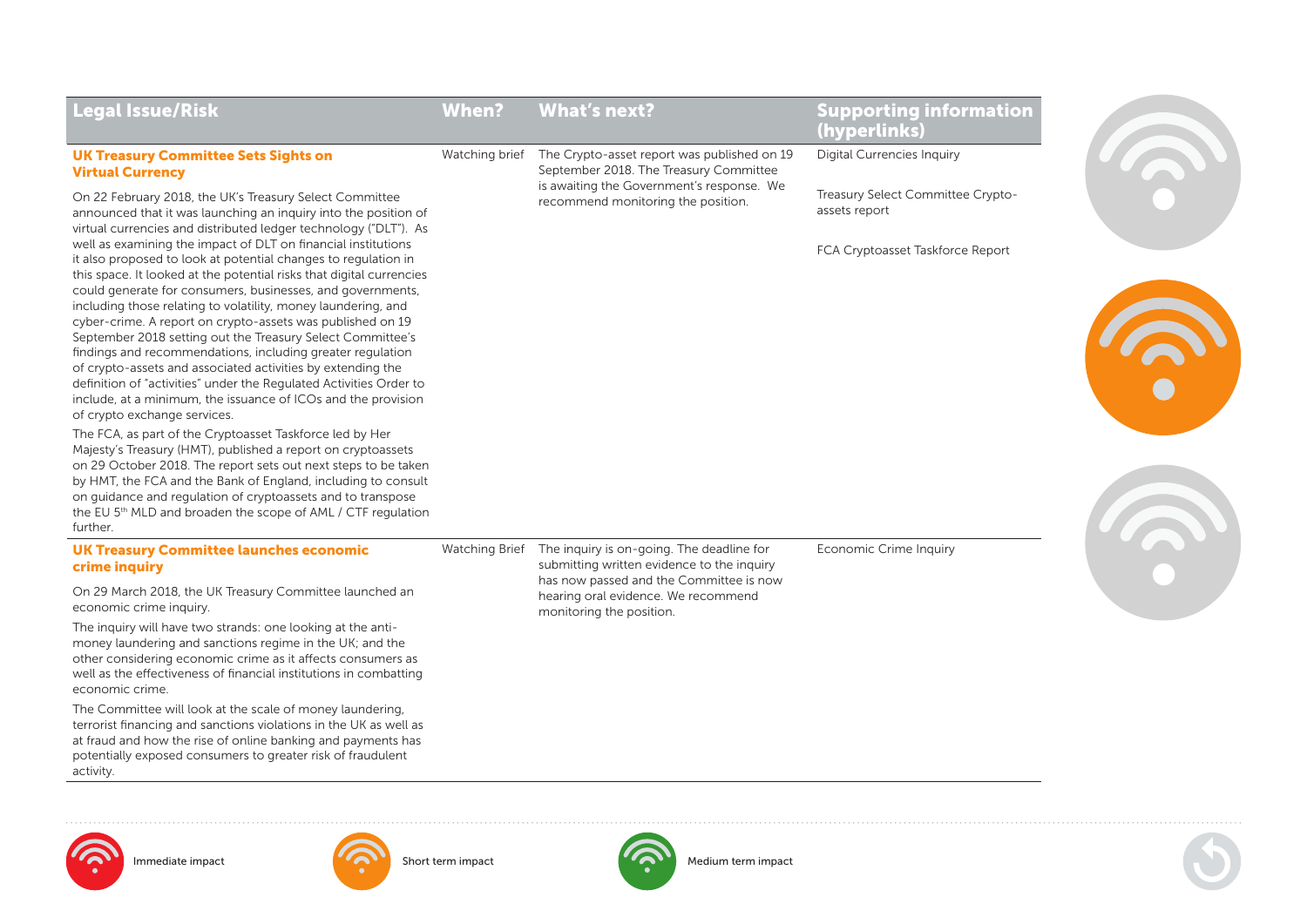| <b>Legal Issue/Risk</b>                                                                                                                                                                                                                                                                                                                                                                                                                                                                                                                                                                                                                                                                                                                                                                                                                     | <b>When?</b>   | <b>What's next?</b>                                                                                                                         | <b>Supporting information</b><br>(hyperlinks)    |  |                                                                                  |  |
|---------------------------------------------------------------------------------------------------------------------------------------------------------------------------------------------------------------------------------------------------------------------------------------------------------------------------------------------------------------------------------------------------------------------------------------------------------------------------------------------------------------------------------------------------------------------------------------------------------------------------------------------------------------------------------------------------------------------------------------------------------------------------------------------------------------------------------------------|----------------|---------------------------------------------------------------------------------------------------------------------------------------------|--------------------------------------------------|--|----------------------------------------------------------------------------------|--|
| EU Directive on countering money laundering by<br>criminal law                                                                                                                                                                                                                                                                                                                                                                                                                                                                                                                                                                                                                                                                                                                                                                              | Watching brief | On 11 October 2018, the Act was adopted by<br>Council and the Final Act was signed on 23                                                    | Press release from EU                            |  |                                                                                  |  |
| The European Commission proposed a Directive requiring<br>Member States to criminalise money laundering. Whilst                                                                                                                                                                                                                                                                                                                                                                                                                                                                                                                                                                                                                                                                                                                             |                | October 2018. The Act is currently awaiting<br>publication in the Official Journal. Once the<br>directive has been published, Member States | Legislative Proposal                             |  |                                                                                  |  |
| many Member States have already criminalised money<br>laundering, the Directive proposes to harmonise money<br>laundering offences and sanctions as currently there are<br>differences across the EU. The Directive sets out minimum<br>rules concerning the definition of money laundering, identify<br>specific predicate offences and will set minimum rules for<br>appropriate sanctions. The legislative proposal was published<br>on 21 December 2016 and preliminary agreement on new<br>rules was reached on 30 May 2018. On 7 June 2018 the<br>EU issued a press release noting that informal agreement<br>between Parliament and Council negotiators was reached.<br>The Directive was approved by Parliament at its first reading,<br>adopted by Council on 11 October 2018, and the Final Act was<br>signed on 23 October 2018. |                | will have 24 months to transpose it into<br>national law.                                                                                   | European Parliament/Legislative<br>Observatory   |  |                                                                                  |  |
| 5 <sup>th</sup> Money Laundering Directive ("5 <sup>th</sup> MLD")                                                                                                                                                                                                                                                                                                                                                                                                                                                                                                                                                                                                                                                                                                                                                                          |                | Watching brief The European Council adopted the 5 <sup>th</sup> MLD on<br>14 May 2018.                                                      | European Parliament / Legislative<br>Observatory |  |                                                                                  |  |
| In July 2016, the European Commission proposed a further<br>directive to amend the 4th MLD and further enhance the AML<br>framework across the EU.                                                                                                                                                                                                                                                                                                                                                                                                                                                                                                                                                                                                                                                                                          |                | The final text of the 5th MLD was published on                                                                                              | Provisional Text adopted                         |  |                                                                                  |  |
| After extensive discussion, EU authorities reached a political<br>agreement on the 5th MLD on 18 December 2017. The                                                                                                                                                                                                                                                                                                                                                                                                                                                                                                                                                                                                                                                                                                                         |                | 19 June 2018 in the Official Journal and is now<br>in force. Member States have until 10 January                                            | UK Government's statement on plans               |  |                                                                                  |  |
| European Council published a final compromise text on 19<br>December 2017 and the final text was published in the Official<br>Journal on 19 June 2018.                                                                                                                                                                                                                                                                                                                                                                                                                                                                                                                                                                                                                                                                                      |                | 2020 to transpose it into national law.                                                                                                     | to transpose 5th MLD                             |  |                                                                                  |  |
| The 5 <sup>th</sup> MLD is now in force as Directive (EU) 2018/843.                                                                                                                                                                                                                                                                                                                                                                                                                                                                                                                                                                                                                                                                                                                                                                         |                | Directive (EU) 2018/843 has not yet<br>been implemented into UK Law. The UK                                                                 |                                                  |  |                                                                                  |  |
| The 5th MLD, among other matters:                                                                                                                                                                                                                                                                                                                                                                                                                                                                                                                                                                                                                                                                                                                                                                                                           |                |                                                                                                                                             |                                                  |  | Government has confirmed that, as the<br>transposition deadline falls within the |  |
| - enhances powers of financial intelligence units across<br>the EU                                                                                                                                                                                                                                                                                                                                                                                                                                                                                                                                                                                                                                                                                                                                                                          |                | Implementation Period, the UK will transpose<br>the Directive.                                                                              |                                                  |  |                                                                                  |  |
| - addresses risks associated with the use of virtual currencies<br>by bringing providers of exchange services into scope                                                                                                                                                                                                                                                                                                                                                                                                                                                                                                                                                                                                                                                                                                                    |                |                                                                                                                                             |                                                  |  |                                                                                  |  |
| - refines EDD requirements for high risk jurisdictions                                                                                                                                                                                                                                                                                                                                                                                                                                                                                                                                                                                                                                                                                                                                                                                      |                |                                                                                                                                             |                                                  |  |                                                                                  |  |
| - requires Member States and the EU to publish lists of<br>prominent public functions, to assist in the identification<br>of PEPs                                                                                                                                                                                                                                                                                                                                                                                                                                                                                                                                                                                                                                                                                                           |                |                                                                                                                                             |                                                  |  |                                                                                  |  |







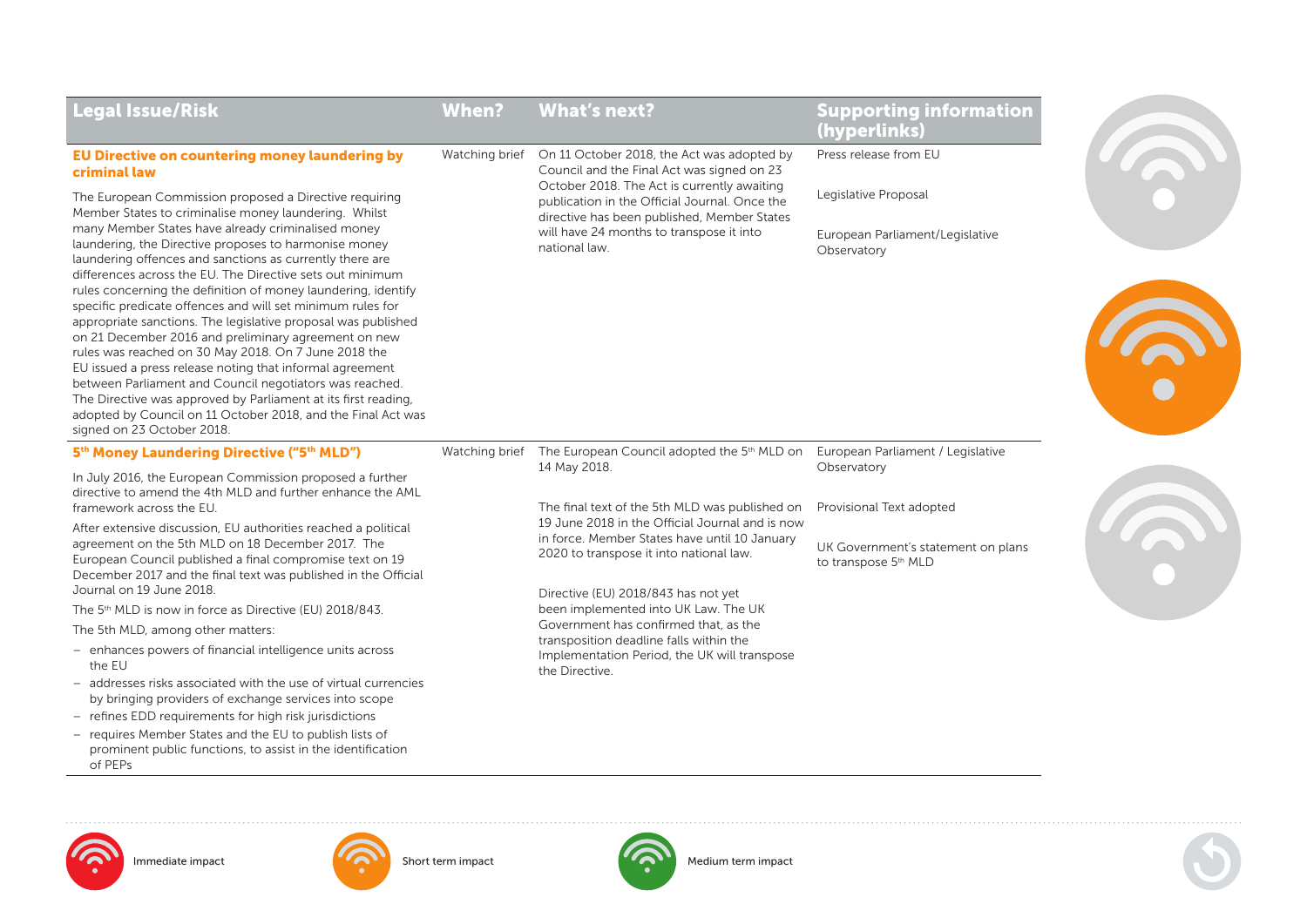| <b>Legal Issue/Risk</b>                                                                                                                                                                                                                                                                                                                                                                                                                                                                               | <b>When?</b>   | <b>What's next?</b>                                                                                                                     | <b>Supporting information</b><br>(hyperlinks)    |  |
|-------------------------------------------------------------------------------------------------------------------------------------------------------------------------------------------------------------------------------------------------------------------------------------------------------------------------------------------------------------------------------------------------------------------------------------------------------------------------------------------------------|----------------|-----------------------------------------------------------------------------------------------------------------------------------------|--------------------------------------------------|--|
| <b>Corporate tax avoidance</b>                                                                                                                                                                                                                                                                                                                                                                                                                                                                        | 31 December    | Member states will have until 31 December                                                                                               | Corporate tax avoidance                          |  |
| On 25 May 2018, the European Council adopted rules aimed<br>at boosting transparency in order to tackle aggressive cross-<br>border tax planning.                                                                                                                                                                                                                                                                                                                                                     | 2019           | 2019 to transpose the Directive into national<br>laws and regulations. The new reporting<br>requirements will apply from 1 January 2020 | <b>Draft Directive</b>                           |  |
| The new Directive is designed to prevent corporate tax<br>avoidance. It will require intermediaries such as tax advisors,<br>accountants and lawyers that design and promote tax<br>planning schemes to report the schemes that are considered<br>as potentially aggressive. Member States will be required to<br>exchange the information they receive through a centralised<br>database and will be obliged to impose penalties on<br>intermediaries that do not comply with transparency measures. |                |                                                                                                                                         |                                                  |  |
| <b>Cutting the sources of income for Jihadists -</b><br>targeting the financing of terrorism.                                                                                                                                                                                                                                                                                                                                                                                                         | Watching brief | The European Parliament has now made<br>a number of recommendations to the EU                                                           | European Parliament / Legislative<br>Observatory |  |
| On 1 March 2018, the European Parliament made a number of<br>recommendations on cutting sources of income for terrorists.<br>These recommendations include:                                                                                                                                                                                                                                                                                                                                           |                | Council, Commission and the European<br>External Action Service. We would recommend<br>monitoring the position.                         |                                                  |  |
| - calling on Members States' intelligence agencies to improve<br>co-ordination and co-operation by setting up a stable<br>European counter-terrorism financial intelligence platform                                                                                                                                                                                                                                                                                                                  |                |                                                                                                                                         |                                                  |  |
| - calling on Member States to step up the monitoring of<br>suspicious organisations engaged in illicit trade, smuggling,<br>counterfeiting and fraudulent practices                                                                                                                                                                                                                                                                                                                                   |                |                                                                                                                                         |                                                  |  |
| - calling on Member States to take legislative action to<br>guarantee that banks monitor pre-paid cards closely to<br>ensure they can only be re-loaded via bank transfer and<br>personally identifiable accounts                                                                                                                                                                                                                                                                                     |                |                                                                                                                                         |                                                  |  |
| - calling on Member States to make necessary provisions<br>to full facilitate the opening of a bank account to all those<br>present in their territory                                                                                                                                                                                                                                                                                                                                                |                |                                                                                                                                         |                                                  |  |
| - stressing the need to put an end to any type of tax haven that<br>facilitates money laundering, tax avoidance and tax evasion                                                                                                                                                                                                                                                                                                                                                                       |                |                                                                                                                                         |                                                  |  |
| - calling for the EU to step up the application of sanctions on<br>those that in any way make economic resources available to<br>ISIS/Daesh, Al-Qaeda or other terrorist groups                                                                                                                                                                                                                                                                                                                       |                |                                                                                                                                         |                                                  |  |
| - calling on Member States to provide oversight and regulation                                                                                                                                                                                                                                                                                                                                                                                                                                        |                |                                                                                                                                         |                                                  |  |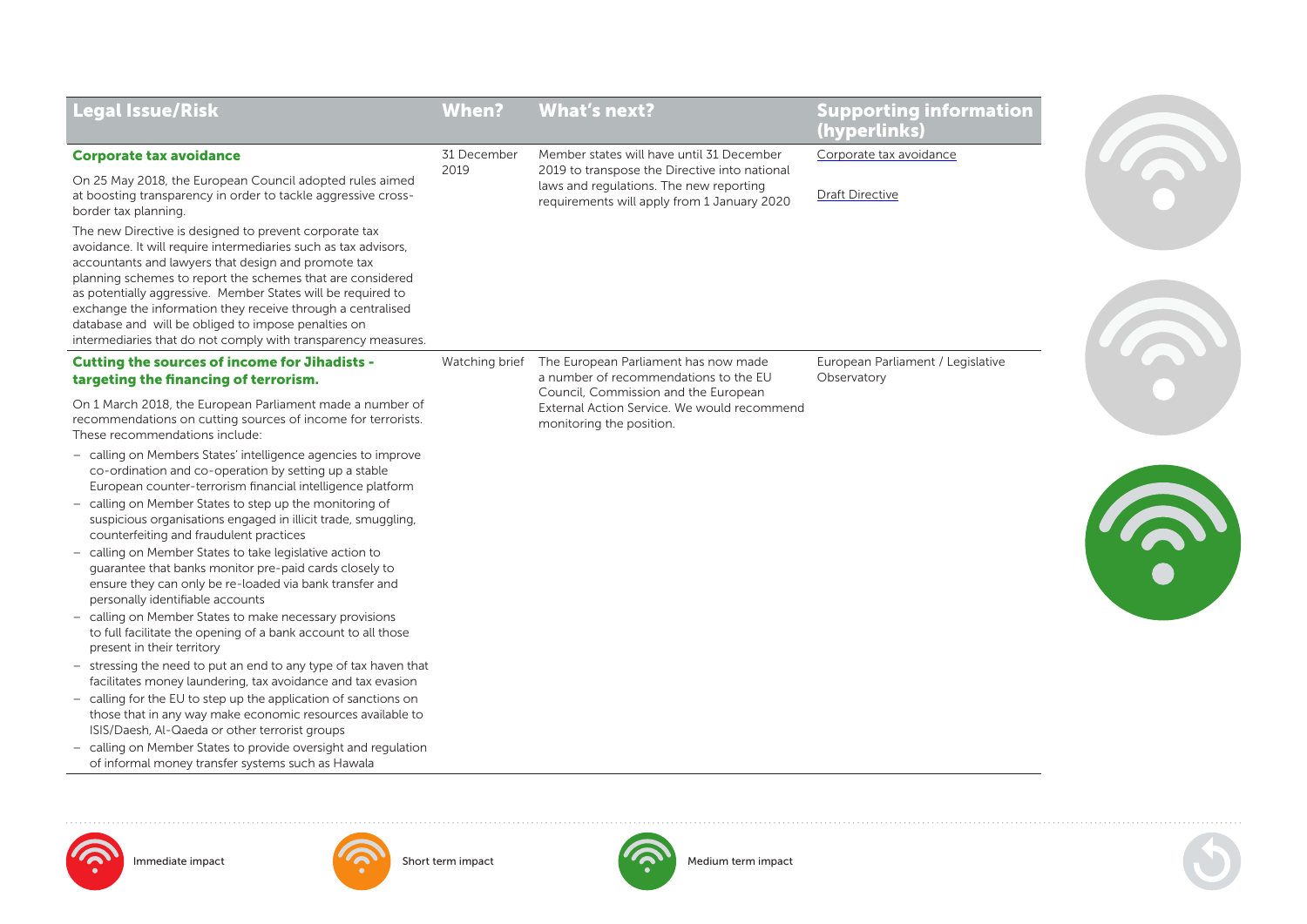| <b>Legal Issue/Risk</b>                                                                                                                                                                                                                                                 | <b>When?</b>   | <b>What's next?</b>                     | <b>Supporting information</b><br>(hyperlinks) |  |
|-------------------------------------------------------------------------------------------------------------------------------------------------------------------------------------------------------------------------------------------------------------------------|----------------|-----------------------------------------|-----------------------------------------------|--|
| <b>FinTech Action Plan</b>                                                                                                                                                                                                                                              | Watching brief | We recommend monitoring the position to | FinTech Action Plan                           |  |
| On 8 March 2018, the European Commission unveiled an<br>Action Plan on how to harness the opportunities presented by<br>technology-enabled innovation in financial services (FinTech).                                                                                  |                | see how the Action Plan will develop.   |                                               |  |
| The Action Plan envisages enabling the financial sector to<br>make use of the rapid advances in new technologies such as<br>blockchain, artificial intelligence and cloud services. It also<br>seeks to make the markets safer and easier to access for new<br>players. |                |                                         |                                               |  |
| The Action Plan sets out 23 steps, including:                                                                                                                                                                                                                           |                |                                         |                                               |  |
| - hosting an EU FinTech Laboratory ("the EU FinTech Lab").<br>The EU FinTech Lab met for the first time on 20 June 2018<br>and focused on outsourcing to cloud in the banking and<br>insurance sectors                                                                  |                |                                         |                                               |  |
| - the Commission has already created an EU Blockchain<br>Observatory and Forum reporting on the challenges and<br>opportunities of crypto assets and a strategy on distributed<br>ledger technology and blockchain                                                      |                |                                         |                                               |  |
| - a consultation on the digitisation of information published<br>by listed companies in Europe                                                                                                                                                                          |                |                                         |                                               |  |
| - workshops to improve information-sharing when it comes<br>to cybersecurity                                                                                                                                                                                            |                |                                         |                                               |  |
| - the commission will also present a blueprint with best<br>practices on regulatory sandboxes based on guidance from<br>European Supervisory Authorities                                                                                                                |                |                                         |                                               |  |
|                                                                                                                                                                                                                                                                         |                |                                         |                                               |  |
|                                                                                                                                                                                                                                                                         |                |                                         |                                               |  |
|                                                                                                                                                                                                                                                                         |                |                                         |                                               |  |







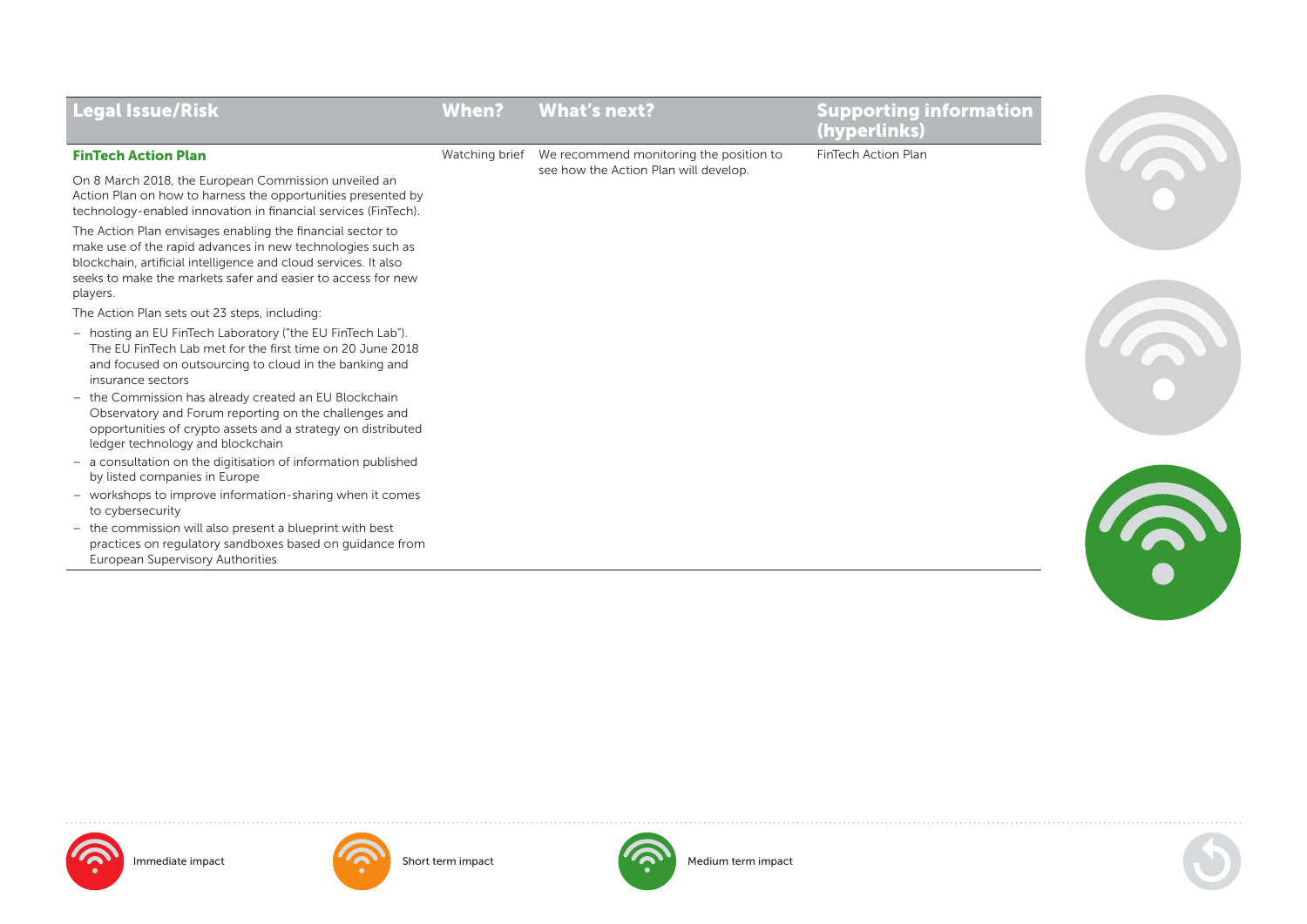| <b>Legal Issue/Risk</b>                                                                                                                                                                                                                                                                                                                                                                                                                                   | <b>When?</b>      | <b>What's next?</b>                                                                            | <b>Supporting information</b><br>(hyperlinks) |  |
|-----------------------------------------------------------------------------------------------------------------------------------------------------------------------------------------------------------------------------------------------------------------------------------------------------------------------------------------------------------------------------------------------------------------------------------------------------------|-------------------|------------------------------------------------------------------------------------------------|-----------------------------------------------|--|
| EU proposal for new EU wide cyber-security<br>measures                                                                                                                                                                                                                                                                                                                                                                                                    | Watching brief    | The proposal was published on 13 September<br>2017 and is currently awaiting its first reading | Legislative Observatory                       |  |
| In September 2017, the EU Commission proposed a set of<br>measures to enhance cyber-security in the EU. This includes a<br>proposed Regulation, a European Cyber-security Research and<br>Competence Centre, a blueprint for how Europe and Member<br>States can respond quickly, operationally and in unison when a<br>large-scale cyber-attack strikes, more solidarity, stronger cyber<br>defence capabilities and enhanced international cooperation. |                   | in Parliament.                                                                                 |                                               |  |
| The proposed Regulation sets out:                                                                                                                                                                                                                                                                                                                                                                                                                         |                   |                                                                                                |                                               |  |
| 1. the objectives, tasks and organisational aspects of the<br>European Agency for Network and Information Security<br>("ENISA"), which will include assisting Member States in dealing<br>with cyber-attacks and helping implement the Security of<br>Network and Information Systems Directive. ENISA was set<br>up in 2004 but its current mandate only lasts until 2020. The<br>Regulation would give it a permanent mandate; and                      |                   |                                                                                                |                                               |  |
| 2. the framework for establishment of an EU wide cyber-<br>security certification scheme to ensure that ICT products and<br>services are cyber secure.                                                                                                                                                                                                                                                                                                    |                   |                                                                                                |                                               |  |
| In addition, the Commission also proposes a Directive to<br>combat fraud and the counterfeiting of non-cash means<br>of payment, by expanding the scope of offences related to<br>information systems to all payment transactions, including<br>those made through virtual currencies.                                                                                                                                                                    |                   |                                                                                                |                                               |  |
| <b>Criminal Fraud (Private Prosecutions) Bill 2017-19</b>                                                                                                                                                                                                                                                                                                                                                                                                 |                   | Watching Brief The Bill had its second reading in the House of                                 | Criminal Fraud (Private Prosecutions)         |  |
| This Bill makes provision about private prosecutions in cases<br>of suspected criminal fraud in certain circumstances; and for<br>connected purposes.                                                                                                                                                                                                                                                                                                     |                   | Commons on 23 November 2018.                                                                   | Bill 2017-19                                  |  |
| The Bill was first presented to Parliament on 5 September 2017<br>and is a Private Member's Bill, as such, information about its<br>contents are limited at present.                                                                                                                                                                                                                                                                                      |                   |                                                                                                |                                               |  |
|                                                                                                                                                                                                                                                                                                                                                                                                                                                           |                   |                                                                                                |                                               |  |
| Immediate impact                                                                                                                                                                                                                                                                                                                                                                                                                                          | Short term impact | Medium term impact                                                                             |                                               |  |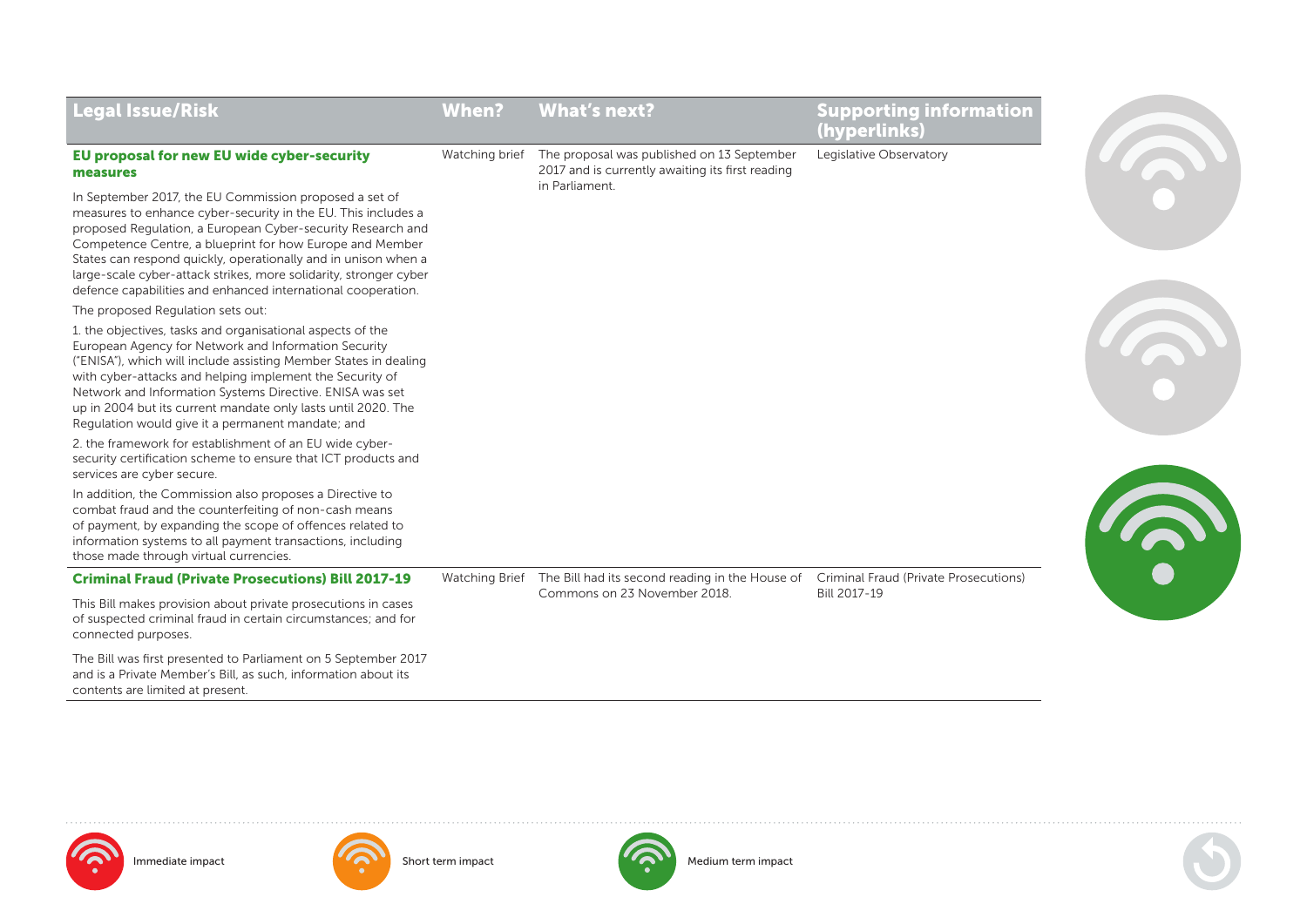| <b>Legal Issue/Risk</b>                                                                                                                                                                                                                                                                                                                                                                         | <b>When?</b>   | <b>What's next?</b>                                                                                                              | <b>Supporting information</b><br>(hyperlinks)                                                                          |
|-------------------------------------------------------------------------------------------------------------------------------------------------------------------------------------------------------------------------------------------------------------------------------------------------------------------------------------------------------------------------------------------------|----------------|----------------------------------------------------------------------------------------------------------------------------------|------------------------------------------------------------------------------------------------------------------------|
| The European Commission is proposing a new law<br>to strengthen whistle-blower protection across<br>the EU.                                                                                                                                                                                                                                                                                     | Watching Brief | The proposal requires approval from EU<br>Member States and the European Parliament<br>before it can become law. The proposal is | Whistleblower protection:<br>Commission sets new, EU-wide rules                                                        |
| The European Commission is proposing a new law to<br>strengthen whistle-blower protection across the EU. The<br>proposal was put forward on 23 April 2018 and will quarantee<br>a high level of protection for whistle-blowers who report<br>breaches of EU law by setting new EU wide standards.                                                                                               |                | currently awaiting committee decision.                                                                                           | Proposal for a Directive on the<br>protection of persons reporting on<br>breaches<br>European Parliament / Legislative |
| The new law aims to establish safe channels for reporting both<br>within an organisation and to public authorities. It will protect<br>whistle-blowers against dismissal, demotion and other forms<br>of retaliation.                                                                                                                                                                           |                |                                                                                                                                  | Observatory                                                                                                            |
| <b>Combating fraud and counterfeiting of non-cash</b><br>means of payment                                                                                                                                                                                                                                                                                                                       | Watching Brief | The proposed directive is awaiting its first<br>reading in Parliament. Once the European<br>Parliament has defined its position, | European Parliament / Legislative<br>Observatory                                                                       |
| On 9 March 2018, the European Council adopted its position<br>on a Directive on combating fraud and counterfeiting of non-<br>cash means of payment.                                                                                                                                                                                                                                            |                | negotiations will start with a view of reaching<br>an agreement as soon as possible.                                             | Directive on combating fraud and<br>counterfeiting of non-cash means of<br>payment                                     |
| The new Directive includes provisions on expanding the scope<br>of fraud offences to include: transactions through virtual<br>currencies; harmonising the definitions of some online crime<br>offences; introducing minimum level for the highest penalties;<br>clarifying the scope of jurisdiction to ensure cross border<br>frauds are better dealt with, improving EU wide criminal justice |                |                                                                                                                                  | European Council Press Release                                                                                         |
| cooperation and improving prevention and awareness-raising<br>to reduce the risk of becoming a victim of fraud.                                                                                                                                                                                                                                                                                 |                |                                                                                                                                  |                                                                                                                        |















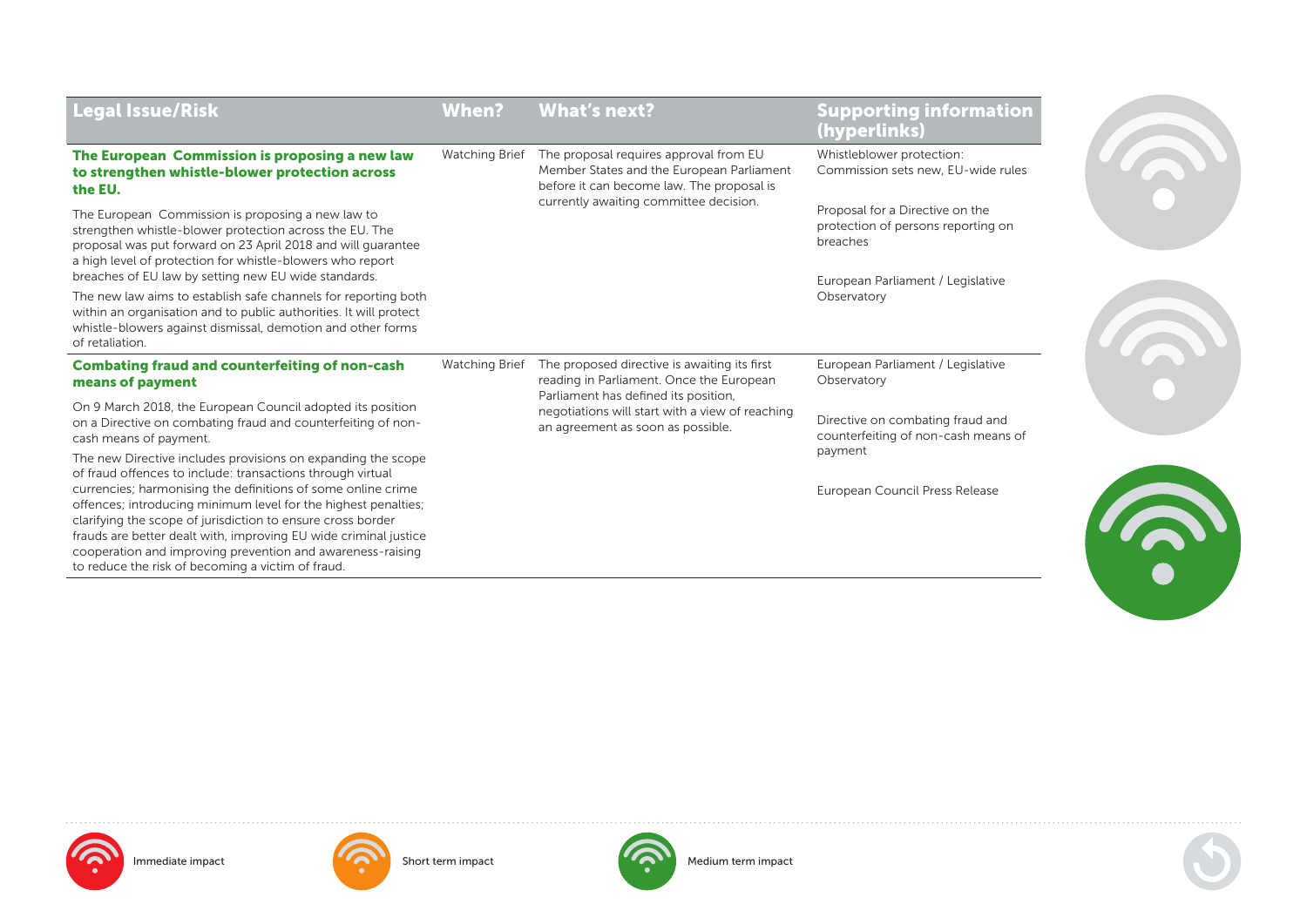| <b>Legal Issue/Risk</b>                                                                                                                                                                                                                                                                                                                                                                                                                                                                                                                                                                                                                                                                                                                                                                            | <b>When?</b> | <b>What's next?</b>                                                                                   | <b>Supporting information</b><br>(hyperlinks)                                                                                |  |
|----------------------------------------------------------------------------------------------------------------------------------------------------------------------------------------------------------------------------------------------------------------------------------------------------------------------------------------------------------------------------------------------------------------------------------------------------------------------------------------------------------------------------------------------------------------------------------------------------------------------------------------------------------------------------------------------------------------------------------------------------------------------------------------------------|--------------|-------------------------------------------------------------------------------------------------------|------------------------------------------------------------------------------------------------------------------------------|--|
| <b>Law Society response to Law Commission</b><br>consultation on anti-money laundering                                                                                                                                                                                                                                                                                                                                                                                                                                                                                                                                                                                                                                                                                                             |              | Watching brief The consultation closed on Friday 5 October<br>2018. We would recommend monitoring the | Law Commission public consultation                                                                                           |  |
| In December 2017, the Home Office asked the Law<br>Commission to review the anti-money laundering regime in<br>Part 7 of the Proceeds of Crime Act 2002 and the counter-<br>terrorism financing regime in Part 3 of the Terrorism Act 2000.<br>The Law Commission has set out a number of proposals                                                                                                                                                                                                                                                                                                                                                                                                                                                                                                |              | position.                                                                                             | Law Society Press Release<br>Law Commission consultation on<br>the UK Suspicious Activity Reporting<br>(SARs) regime (279kb) |  |
| including:<br>- statutory guidance on what to look for and a set format for<br>submitting suspicious activity reports<br>- additional detail and record keeping requirements targeted<br>at specific transactions<br>- legal protection for banks which choose to lock into an<br>account the suspected criminal funds but leave the rest<br>of the account open to trade thereby minimising the risk<br>of severe financial loss for those who are the subject of a<br>disclosure<br>- further guidance on a defence of 'reasonable excuse' for<br>not making a suspicious activity report<br>- asking whether commercial organisations, rather than the<br>individual employees, should be liable for failure to prevent<br>a criminal offence when an employee fails to disclose a<br>suspicion |              |                                                                                                       |                                                                                                                              |  |
| The consultation seeks responses on how to ensure banks<br>and businesses provide better information to law enforcement<br>agencies and to concentrate on the most suspicious activity.<br>The Law Society's response included one proposal not<br>mentioned by the Commission: to introduce a reasonable<br>excuse defence for failure to report specific offences on a<br>"de-scoped" list which would contain offences recognised as<br>generating low value intelligence, such as Tree Preservation<br>orders and minor regulatory offences.                                                                                                                                                                                                                                                   |              |                                                                                                       |                                                                                                                              |  |



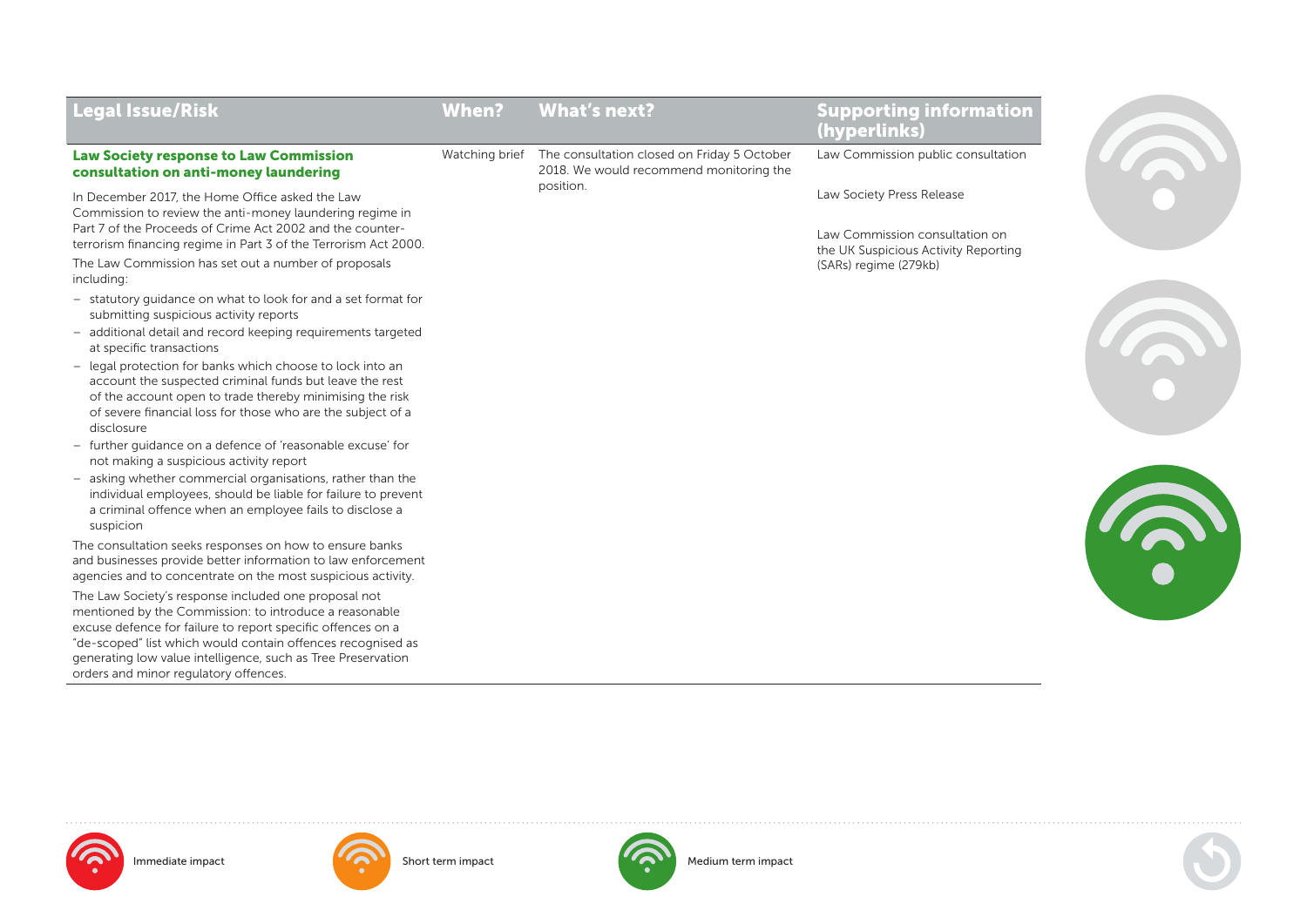| <b>Legal Issue/Risk</b>                                                                                                                                                                                                                                                                                                                                                                                                                                                                                                                                                                                                                   | When? | <b>What's next?</b>                                                                                                                         | <b>Supporting information</b><br>(hyperlinks) |                                                                                                                                                          |  |
|-------------------------------------------------------------------------------------------------------------------------------------------------------------------------------------------------------------------------------------------------------------------------------------------------------------------------------------------------------------------------------------------------------------------------------------------------------------------------------------------------------------------------------------------------------------------------------------------------------------------------------------------|-------|---------------------------------------------------------------------------------------------------------------------------------------------|-----------------------------------------------|----------------------------------------------------------------------------------------------------------------------------------------------------------|--|
| Public Consultation on reforming the law of<br>search warrants                                                                                                                                                                                                                                                                                                                                                                                                                                                                                                                                                                            |       | Watching brief The consultation ran until 5 September 2018.                                                                                 | Law Commission public consultation            |                                                                                                                                                          |  |
| The Law Commission launched their public consultation on<br>reforming the law of search warrants on 5 June 2018.<br>The Law Commission has identified a number of problems<br>with the current law including:                                                                                                                                                                                                                                                                                                                                                                                                                             |       |                                                                                                                                             |                                               | The Law Commission will then publish a<br>policy development analysing consultation<br>responses, prior to issuing recommendations<br>to the Government. |  |
| the sheer number of provisions (175 different powers to issue<br>a search warrant), coupled with their complexity, leads to a<br>confusing legislative landscape                                                                                                                                                                                                                                                                                                                                                                                                                                                                          |       |                                                                                                                                             |                                               |                                                                                                                                                          |  |
| - there is inconsistency across search warrant provisions and<br>in the procedure for obtaining such a warrant<br>- a large proportion of the legislation (including Police<br>and Criminal Evidence Act 1984) predates the advent of<br>electronic material and risks failing to deal with emerging<br>digital technology and the forms in which criminal activity<br>now takes place                                                                                                                                                                                                                                                    |       |                                                                                                                                             |                                               |                                                                                                                                                          |  |
| The consultation seeks comments on proposals to simplify<br>the law and procedure for obtaining a search warrant as well<br>as modernising the law to ensure it is equipped to deal with<br>current technology.                                                                                                                                                                                                                                                                                                                                                                                                                           |       |                                                                                                                                             |                                               |                                                                                                                                                          |  |
| <b>Draft Registration of Overseas Entities Bill</b>                                                                                                                                                                                                                                                                                                                                                                                                                                                                                                                                                                                       |       | Watching brief The Government consultation on the draft<br>Bill closed on 17 September 2018. We would<br>recommend monitoring the position. | Draft Bill                                    |                                                                                                                                                          |  |
| The draft Registration of Overseas Entities Bill sets out<br>provisions to establish a new beneficial ownership register of<br>overseas entities that own UK property to be maintained by<br>Companies House. Any overseas entity wishing to own land<br>in the UK must identify and register their beneficial owners,<br>along with details of the company itself. Whilst registration<br>is voluntary, failure to do so will result in the overseas entity<br>being unable to register ownership with the Land Registry<br>(meaning they cannot obtain full title). Once the information is<br>registered, it must be updated annually. |       |                                                                                                                                             | Eversheds Sutherland briefing                 |                                                                                                                                                          |  |
| The Bill follows the commitment made at the Anti-Corruption<br>Summit in 2016 to establish such a register to assist in<br>combatting money laundering and to achieve greater<br>transparency in the UK property market.<br>The Covernance in ited views an the duett bill. The                                                                                                                                                                                                                                                                                                                                                           |       |                                                                                                                                             |                                               |                                                                                                                                                          |  |

The Government invited views on the draft bill. The consultation closed on 17 September 2018.